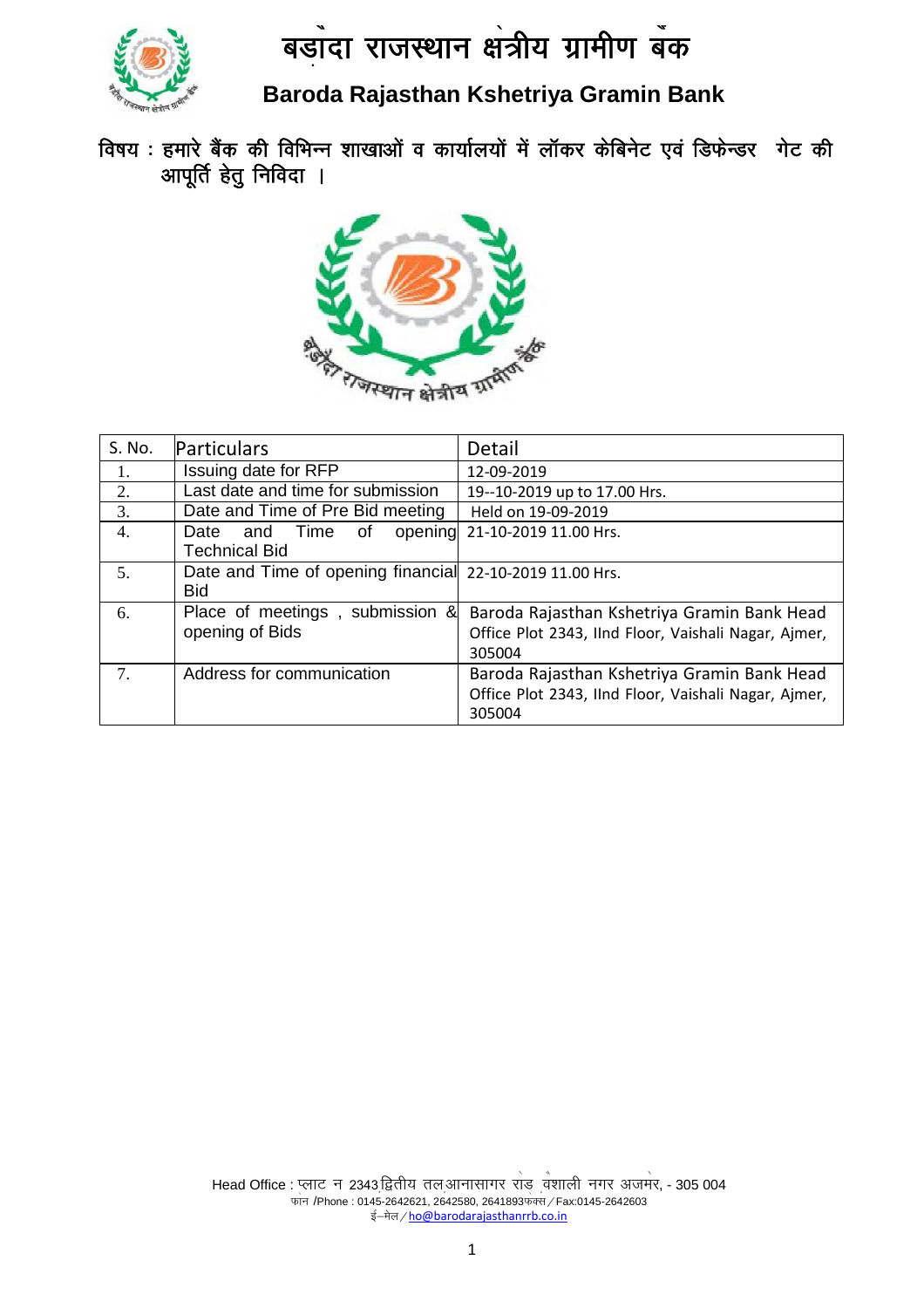

**Baroda Rajasthan Kshetriya Gramin Bank**

**CABINET(SSDLC), AT DIFFERENT BRANCHES / OFFICE / INSTITUTIONS OF BANK. NAME OF WORK: - EXPRESSION OF INTEREST (EOI) FOR SUPPLY & INSTALLATION OF**  STRONG ROOM DOORS, SAFE DEPOSIT LOCKER CABINET (SDLC), SAFE WITH SAFE DEPOSIT LOCKER

Baroda Rajasthan Kshetriya Gramin Bank , Head Office ,Ajmer(Rajasthan) invites Expression of Interest (EOI) **from Original Equipment Manufacturers** for Supply and Installation of new security equipment and Up gradation of existing security equipment depending upon the requirement of Regional office for following Security Equipment : **Strong Room doors, Safe Deposit Locker Cabinet (SDLC), Safe with Safe Deposit Lockers from Original Equipment Manufacturers (OEM**) who have experience of supply and Installation of these items at various branches and offices.

The empanelment shall be for a period of 3 years, however the performance will be evaluated every year after receiving feedback from Bank's different Regional Offices. It will be at the sole discretion of the Bank to terminate the work order and empanelment if the party does not satisfactory perform the work assigned by the Bank.

Prospective manufacturers may download the EOI document from the Bank's website **[www.brkgb.com](http://www.brkgb.com/)** (Main EOI document and annexure I to IX)

# **Important Dates:**

| Date of commencement of EOI                      | 12.09.2019             |
|--------------------------------------------------|------------------------|
| Date of Pre-Bid Meeting                          | Held on 19.09.2018     |
| Last Date and Time for submission of Application | 19.10.2019 @ 17.00 Hrs |
| Time and Date of Opening Technical bid           | 21.10.2019 @ 11.00 Hrs |
| Time and Date of Opening Finanical bid           | 22.10.2019 @ 11.00 Hrs |

Dates for the submission of technical bid and financial bid may be revised by the bank any time. Further **"Addendum"** shall be issued on Bank's website only and bidder has to refer the same before final submission of the Tender.

# **The Bank reserves the right to reject any / all applications without assigning any reason whatsoever.**

#### **Confidentiality:**

*This document is meant for the specific use by the Company / person/s interested to participate in the current tendering process. This document in its entirety is subject to Copyright Laws. Baroda Rajasthan Kshetriya Gramin Bank expects the bidders or any person acting on behalf of the bidders to strictly adhere to the instructions given in the document and maintain confidentiality of information. The bidders will be held responsible for any misuse of the information contained in the document and liable to be prosecuted by the Bank. In the event of such a circumstance is brought to the notice of the Bank. By downloading the document, the interested party is subject to confidentiality clauses.*

> Head Office : प्लाट न 2343 द्वितीय तल आनासागर राड <sub>,</sub>वंशाली नगर अजमर, - 305 004 S फोन /Phone : 0145-2642621, 2642580, 2641893फेक्से / Fax:0145-2642603 s ई-मेल / [h](mailto:ho@barodarajasthanrrb.co.in)o@barodarajasthanrrb.co.in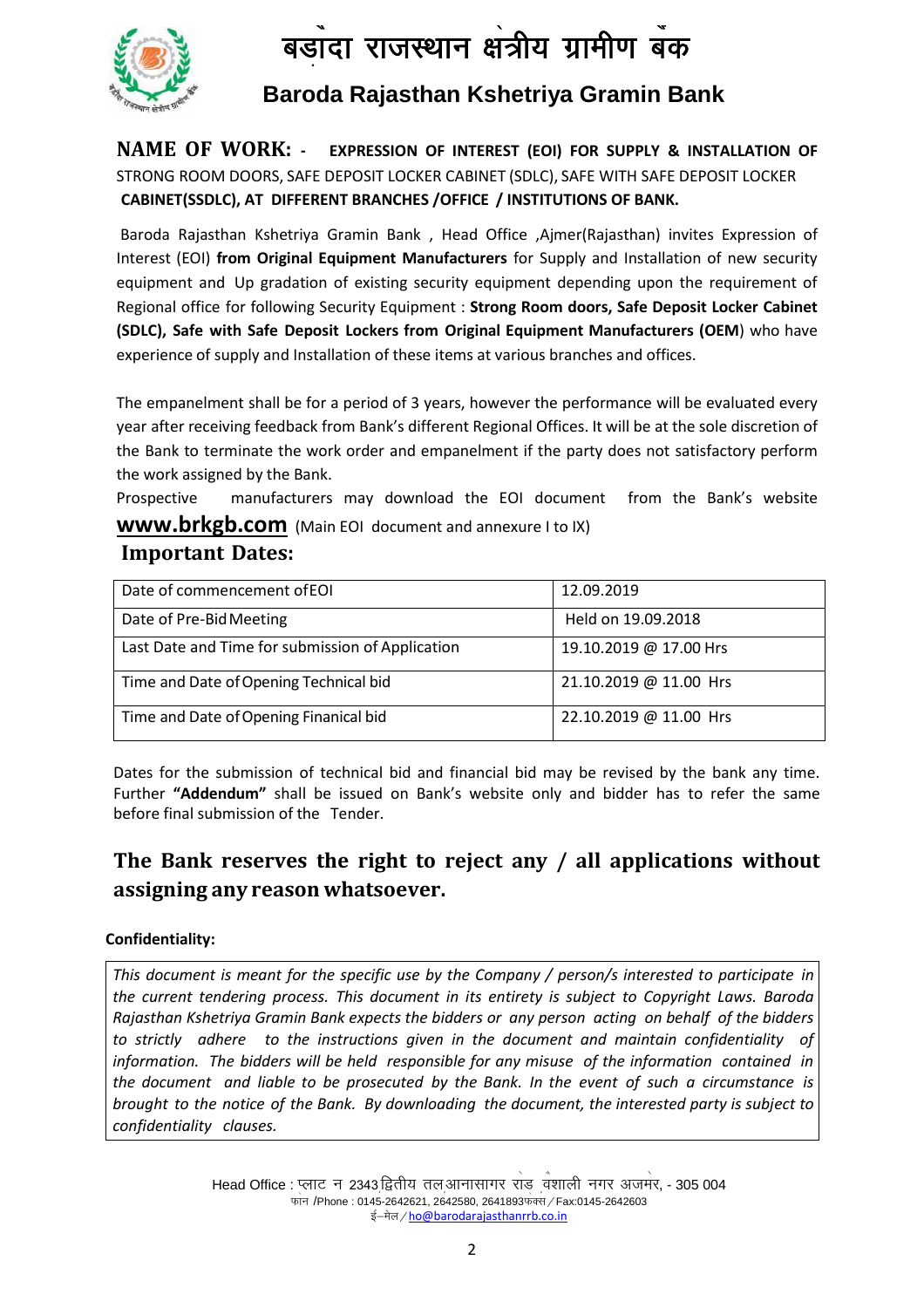

# **Baroda Rajasthan Kshetriya Gramin Bank**

### 1. **Background**

and 50 ATMs supported by self-service channels, in the 21 districts of Rajasthan S Baroda Rajasthan Kshetriya Gramin Bank has a strong domestic presence spanning over 849 branches

# **2. Scope of the Work**

Expression of interest for Supply and Installation of new security equipment and Up gradation of existing security equipment depending upon the requirement of Regional offices.

### **STRONG ROOM DOORS, SAFE DEPOSIT LOCKER CABINET (SDLC), SAFE WITH SAFE DEPOSIT LOCKER(SSDL)**

## **3.Submission of Proposal**

The offer will be submitted super-scribing:

" EXPRESSION OF INTEREST (EOI) for supply & Installation of security equipment" :- Strong Room doors, Safe Deposit Locker Cabinet ,Safe with Safe Deposit Lockers, and Up gradation of existing security equipment

Sealed envelope super-scribing "**EXPRESSION OF INTEREST (EOI) for Supply & Installation of Security Equipment**" should be submitted at Baroda Rajasthan Kshetriya Gramin Bank,2343,2nd Floor,Ana sagar Circular road ,AJMER(Rajasthan)-305004

Bidder must sign each page of document submitted failing which the application is liable to be rejected. The proposal received after the time of submission or without technical specification form would be rejected. Further, the Bank reserves the right to accept or reject any or all applications without assigning any reason.

NOTE: - Bank reserves right to cancel or withdraw the EOI without assigning any reason.

### **4.Eligibility criteria forBidders**

All the offers received will be scrutinized and short listed by the designated Committee based on required specification and details submitted by the bidders. The Committee will evaluate the "Technical Assessment form" and other criteria along with annexure-III.

# **5.Prequalification Criteria**

The Bidder should have Valid BIS Licenses for all the Product/Equipment (license is being issued by BIS) which they intent to supply

- The manufacturers must be the **Original Equipment Manufacturers (OEM) with** their **Inhouse lock manufacturing facility**. **Manufacturing License** issued by competent authority be submitted as proof thereof.
- The manufacturers should have **minimum 7 years' experience** in the field of manufacturing, supplying and maintaining the Security Equipment mentioned in Annexure-1 as **on 31 march, 2019.**
- The manufacturers should **be** a registered company/Firm with authentic **PAN, GST, ESI and EPF** distinguished registration numbers allotted by competent authorities.
- The company/ **vendor shall have ISO-9000/9001 and ISO 14001** series certifications for manufacturing process. The product / equipment should be quality products and should have Bureau of Indian Standards (**BIS) certification** and should also meet the minimum fire rating criteria specified by BIS.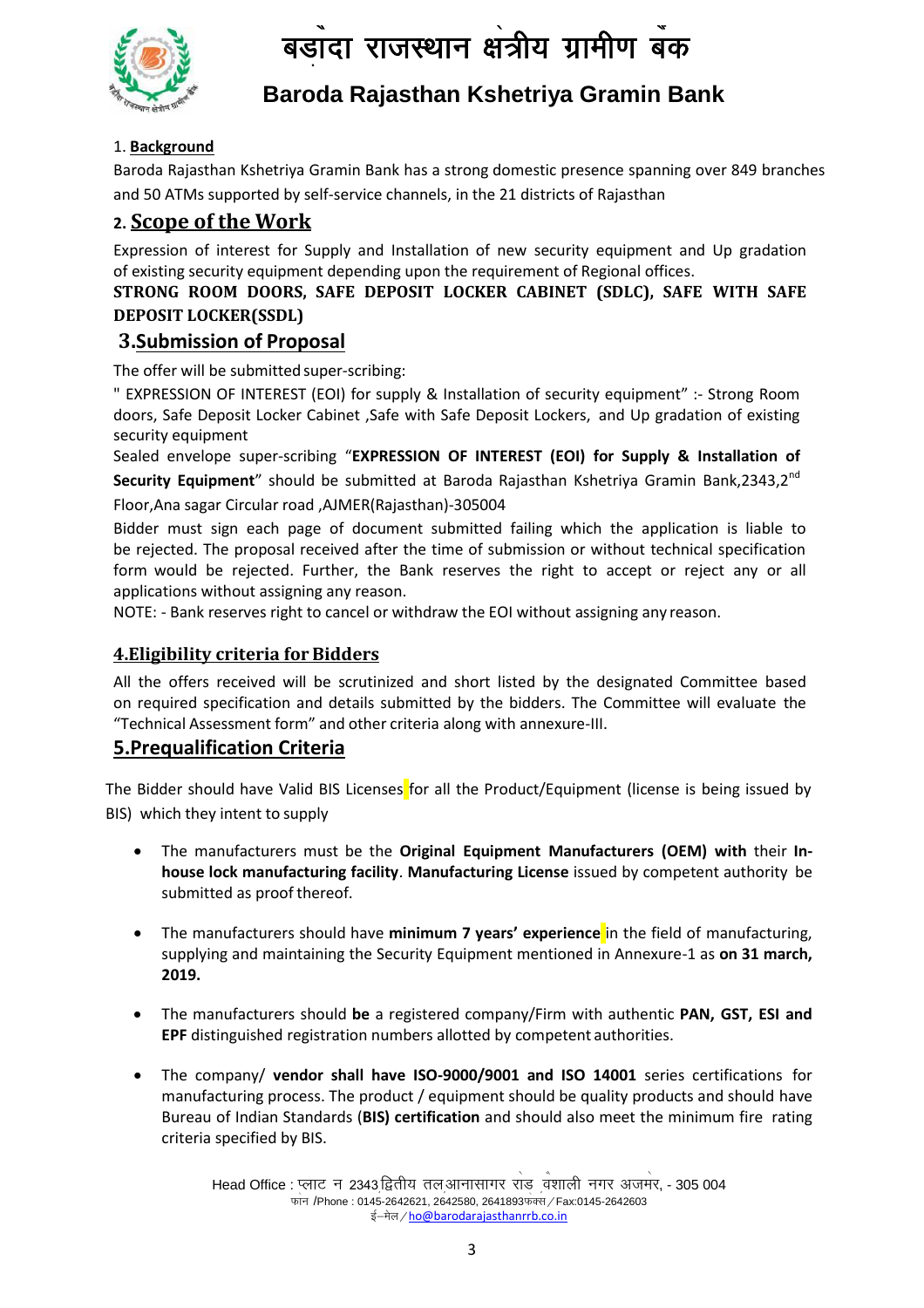

# **Baroda Rajasthan Kshetriya Gramin Bank**

- The company/vendor shall **not have been blacklisted** by any PSU Bank nor should their name be figured in the IBA caution list.
- The bidder should have been in the business of Manufacturing, Supply & Installation of Bank Branches/Currency chest Vault Room security Equipment like TRTL safes, TRTL Strong room doors, Safe deposit locker cabinets etc. for at least seven years. For FRRCs and FRFCs valid certification by CBRI/BIS for Fire and Burglary resistance is mandatory. Putting suchlogo/label in case of specified equipment is a must and no other self-declaration/certification etc. will substitute this provision.
- The subject tender is submission of bid for prequalification cum technical bid. The committee formed by the Bank will evaluate the offer submitted which includes visit to the manufacturing facility. The Committee will look into various parameters and thereafter pre-qualify eligible agencies who are fulfilling eligibility criteria mentioned in the EOI. The panel of prequalified vendor, so selected, will be valid **for three years . The approval of contract would be the L1 price offered for individual product.** Thus it is likely that there will be more than one agency getting selected for supplying the item in which they have quoted L1 price.
- No tender will be received after the expiry of the time notified for receiving tenders under any circumstances whatsoever.
- The tender will be opened at above address in the presence of authorized representative of contracting agency on given date and time.
- The Bank reserves the right to reject any or all tender received without assigning any reasons thereof.
- Manufacturers should have been empanelled with and/or having Rate Contract with **at least 5** scheduled commercial banks for supply of Security Equipment (minimum 5 items) (annexure V).
- The manufacturers should have supplied similar Security Equipment preferably to Govt. Departments, Public Sector Banks / Private Sector Bank / Co-operative Banks. Year wise details of such equipment supplied in the past 7 years should be furnished.
- The earnest money deposited shall not carry any interest and will be refunded to the unsuccessful tenderers. Earnest money paid by the successful contractor will be retained by the Bank till completion of contract period.
- Earnest money of Rs 3.00 lakh(Rs three lakh only) by way of demand draft favouring Baroda Rajasthan Kshetriya Gramin bank payable at AJMER, paid by contractor shall be forfeited by the Bank if job contractor fails to undertake the work after he is communicated about acceptance of hisrates.
- Applicant must agree to random testing of their products supplied to the Bank at their own cost at the "Test House" approved by BIS. During testing, if the quality of these equipment is found unsatisfactory, Bank will blacklist those manufacturers and may inform IBA accordingly. All costs of testing including transportation and other expenses shall be borne by the manufacturer. An undertaking to this effect should submitted along with application.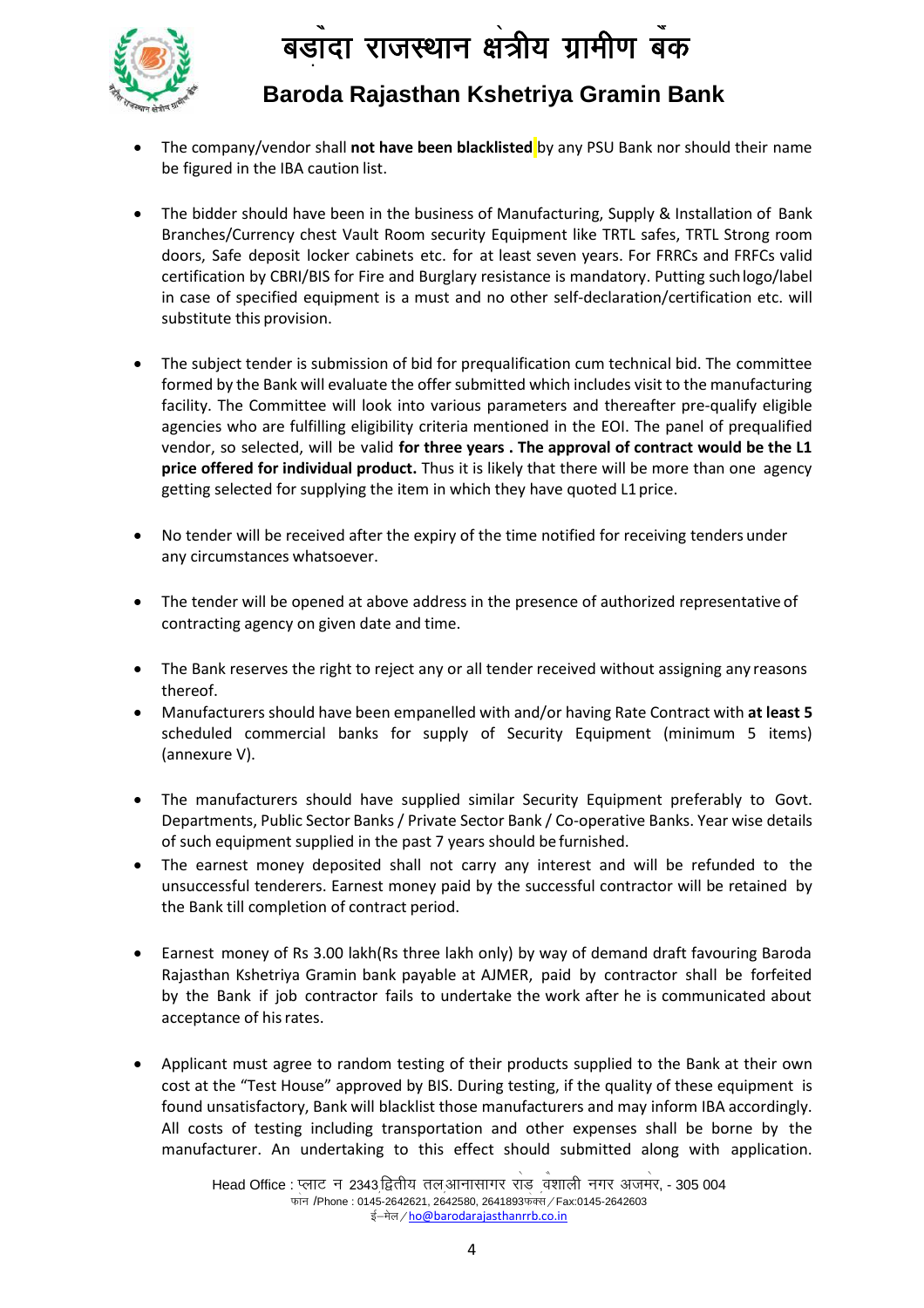

# **Baroda Rajasthan Kshetriya Gramin Bank**

(Frequency of testing shall be 1 in 50 pieces).

audited by chartered accountants for the perusal of Bank. The manufacturers should submit copies of their balance sheet for the past 3 years, duly

Interested applicants who fulfill above criteria may arrange to submit their application duly filled in, as per instructions, in a sealed cover superscripting" **EXPRESSION OF INTEREST (EOI)FOR SUPPLY& INSTALLATION OF SECURITY EQUIPMENTS**." on or before 19.10.2019 @ 17.00 hrs.

**EOI shall** contain following document: Technical bid accepting all terms and conditions of the tender along with Annexure-I to IX and financial bid.

**Application envelope superscribing "EXPRESSION OF INTEREST (EOI) FOR SUPPLY & INSTALLATION OF SECURITY EQUIPMENTS**" should be sent at the following address:-

> The General Manager Baroda Rajasthan Kshetriya Gramin Bank,2343,IInd Floor, Ana sagar Circular Road, AJMER (Rajasthan) 305004 Contact person – Mr. Yogesh Mathur General Manager (Mo) 8003490004

Manufacturers who are presently on the Bank's panel (either permanent or temporary) are required to apply afresh.

The prequalification of applicants for Security Equipment manufacturers will be done by carrying out evaluation under various parameters/criteria fixed as above by the committee constituted for the purpose. Bank's decision in the matter will be final.

**NOTE:** The Bank reserves the right to select/reject/ any/all applicants without assigning any reason thereof.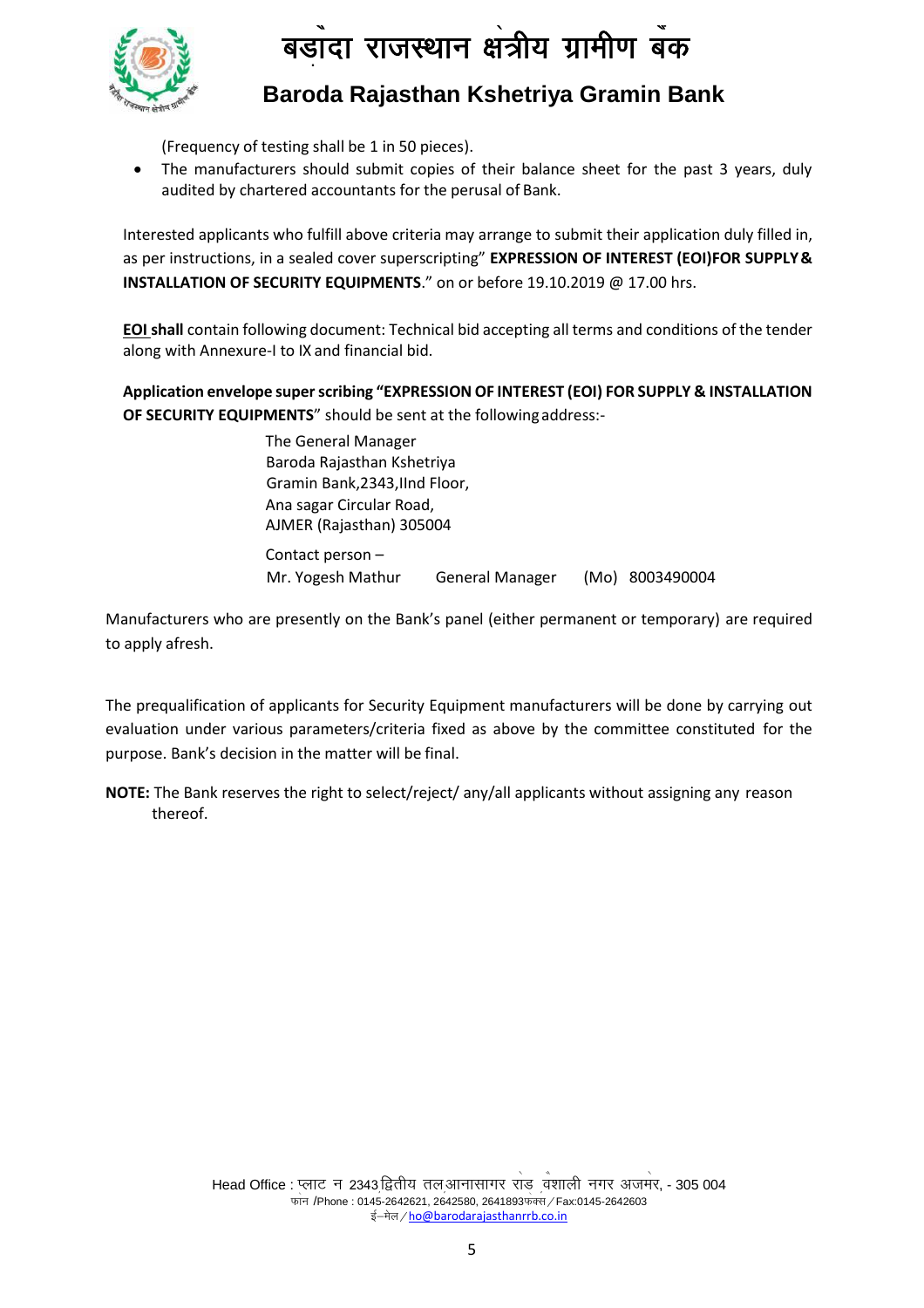

**Baroda Rajasthan Kshetriya Gramin Bank**

# **6. Inspection of Facilities**:

The applicant should not have any objection to bank inspecting their manufacturing / R&D S /other infrastructure or any office to verify documentary/other claims as per application process. Bank may also hold inquiries from past/existing clients of theapplicant

### **7. NO ERASURES OR ALTERATIONS**

Technical details must be completely filled up. Corrections or alterations, if any should be authenticated. **Every page of the submitted tender must have company seal & signed by the authorized person.**

# **8. VALIDITY OF OFFER AND PENAL CLAUSE**

The technical specification should be valid for period **of 90 days** from the last date for submission of the offer. If at any point of time, vendor is found to be supplying inferior material not confirming the prescribed technical specification and unsatisfactory services in terms of the provisions of the EOI, Bank shall initiate steps for blacklisting of firm with information to all PSU Banks / RBI / IBA.

**FALL CLAUSE** – At any point of time if it is observed that the vendor is supplying to other financial institutions / firms similar material / services at lower rates than offered to Baroda Rajasthan Kshetriya Gramin Bank, then the vendor shall have to compensate the Baroda Rajasthan Kshetriya Gramin Bank by paying the difference amount and downward revise the rate of respective item / services immediately as applicable.

## **9. EVALUATION PROCESS**

Offers will be evaluated in the following stages:

## **Stage I**

Offers will be evaluated by committee against the stipulated minimum eligibility criteria. Offers not complying with the eligibility criteria will be rejected summarily.

## **Stage II**

A technical evaluation of proposals will be carried out. Offers received without fulfilling the conditions mentioned in Pre-Qualification criteria & Annexure-III (Technical Assessment Form) and the following conditions, shall not be evaluated.

- (a) If offer is incomplete and/or not accompanied by all stipulated document. However clarification may be sought by the bank.
- (b) If any of the terms and conditions stipulated in this document is not accepted and letter as per **Annexure – I to Annexure-IX** is notsubmitted.

## **Stage III**

Short-listing of supplier(s) based on the technical evaluation.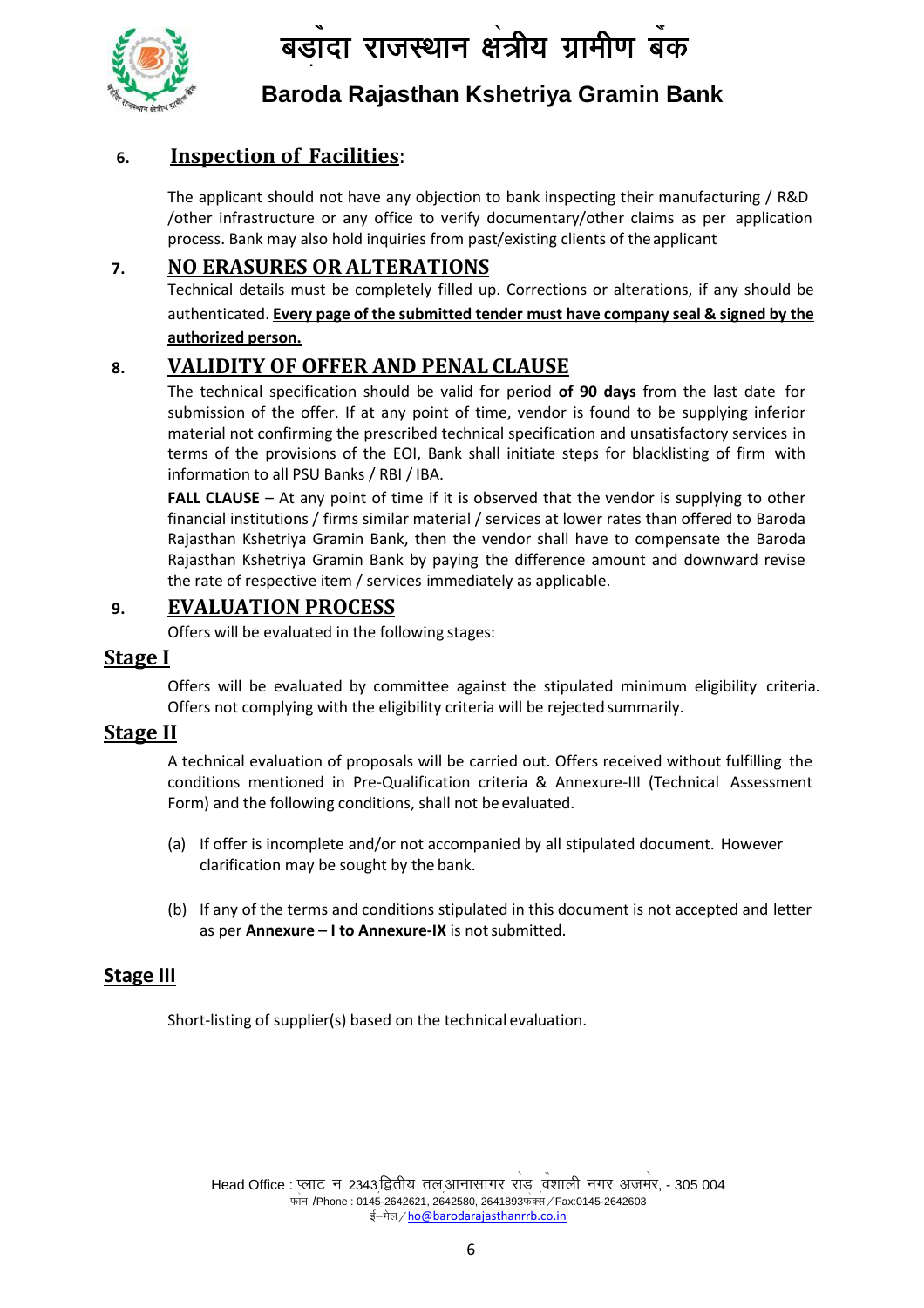

.

# **Baroda Rajasthan Kshetriya Gramin Bank**

# **10. TERMS & CONDITIONS**

#### **(a) Baroda Rajasthan Kshetriya Gramin Bank's Right to Accept/Reject any/or all Application.**

Baroda Rajasthan Kshetriya Gramin Bankreserves the right to accept/reject any or all application and to annul the empanelment process and accept/reject all applications at any time prior to registration or any time after registration, without thereby incurring any liability to the affected applicants or any obligation to inform the affected applicants of the grounds for Baroda Rajasthan Kshetriya Gramin Bank's action.

**(b) Baroda Rajasthan Kshetriya Gramin Bank's Right to Issue Clarifications, Addendums Corrigendum etc.**

 Baroda Rajasthan Kshetriya Gramin Bankcan at any time issue clarifications, addendums or corrigendum. The same will be published in the Baroda Rajasthan Kshetriya Gramin Bank's website. The applicants are requested to regularly visit the Bank's website.

# **11. Criteria for Application Rejection/ Cancellation ofRegistration**

- a) Any effort by an applicant/ registered applicant to influence Baroda Rajasthan Kshetriya Gramin Bank's decisions on evaluation and registration process may result in rejection of application or cancellation of registration.
- b) Applications received by Baroda Rajasthan Kshetriya Gramin Bankafter the last date and time prescribed for receipt of application or applications without signature of person (s) duly authorized on required pages of the application or applications without power of authorization and any other document consisting of adequate proof of the ability of the signatory to bind the applicant shall be rejected.
- c) Malpractice / attempt to influence / Manipulation of rates i.e quoting lower rates as compared to the market / OEM rates, shall be viewed very seriously. If such a situation comes to the notice and/or there are reasons / circumstances for Baroda Rajasthan Kshetriya Gramin Bankto believe so, the concerned applicant will be called in to give justification of rates quoted by them to the committee. If they are not able to give a proper / satisfactory justification of their quoted rates, their empanelment will be cancelled. If the System Integrator is found, subsequent to their registration and empanelment, not complying with, any of the eligibility criteria.
- d) If continuous poor performance has been observed from an applicant.
- e) Any other grounds as decided by Baroda Rajasthan Kshetriya Gramin Bankmanagement after due diligence.

# **12. Settlement of Disputes by Arbitration**

In the event of there being any dispute or difference arising between the parties the same shall be referred to the General Manager, Baroda Rajasthan Kshetriya Gramin Bank, Head Office AJMER, whose decision shall be final and binding on both the parties. However, if the parties are still not satisfied, the matter shall be referred to the sole arbitrator mutually agreed by the parties. The arbitration shall be conducted in accordance with the provisions of the Arbitration and Conciliations Act, 1996 (26 of 1996) or any statutory modifications or re-enactment thereof and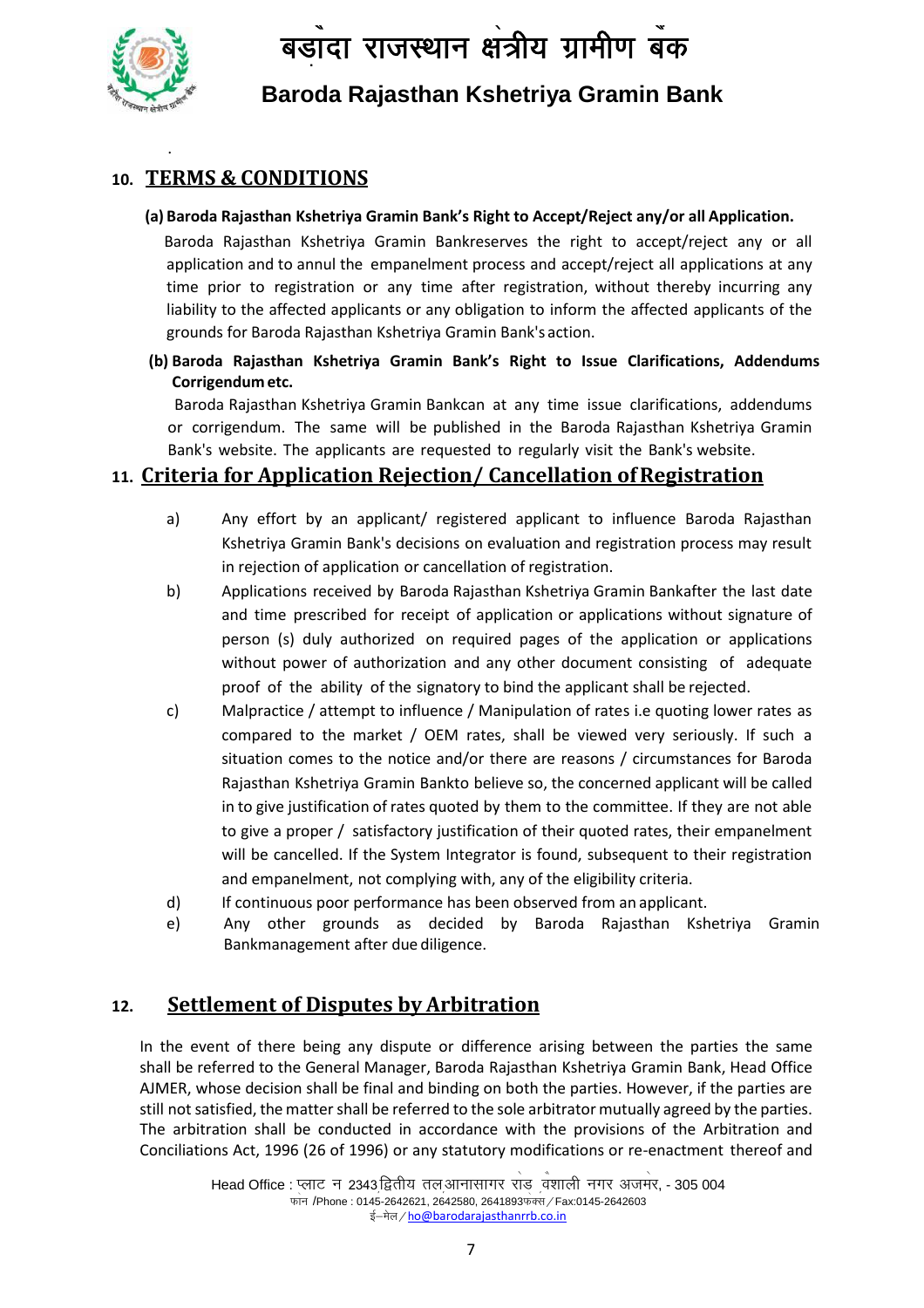

# **Baroda Rajasthan Kshetriya Gramin Bank**

parties. The venue of the arbitration shall be **AJMER** Jurisdiction. The fees, if any, of the İ the rules made there under and for the time being in force shall apply to the arbitration proceedings under this clause. The award of the arbitrator shall be final and binding on the arbitrator shall, if required to be paid before the award is made and published, be paid half and half by each of the parties. The cost of the reference and of the award (including the fees, if any, of the arbitrator) shall be in the discretion of the arbitrator who may direct to any by whom and in what manner, such costs or any part thereof shall be paid and fix or settle the amount of costs to be so paid.

# **13. GUARANTEES**

The Security Systems including all components delivered to the Bank should be brand new. The supplier should also guarantee that all the software / components supplied by the supplier is licensed and legally obtained.

### **14. AVAILABILITY OF SPARES**

Spares for the product offered should be available for at least 10 years.

## **15. WARRANTY**

Supplier shall be fully responsible for the manufacturer's warranty in respect of proper design, quality and workmanship of all equipment, accessories, etc., covered by the offer. The supplier must warrant all equipment, accessories, spare parts etc., against any manufacturing defects during the warranty period.

## **16. GUIDELINES FOR THE OEM -**

- (a) OEM should be ISO certified
- (b) Documents of Manufacturing license/ Excise Registration of the OEM factory need to be submitted for verification.
- (c) Product Certification copies to be attached as per thespecifications.
- (e) To evaluate the offered solution/products, POC will be conducted by technical committee. POC date(s) will be intimated separately after evaluation of Technical bids of prospective bidders.
- (f) Vendor will be responsible for non-genuine products. Audit for Banks whether actual material is provided or not needs to be done by OEM, as and when required by Bank, without any additional cost, as a service support to Bank.
- (g) OEM to have presence in India since Last 7 years.

# **17. Bid Submission Process**

Interested parties shall submit their offers in sealed covers super scribed as **" Expression of interest for Empanelment for Supply & Installation of Security Equipment"**

Application shall contain the details required to be furnished by Tenderer, as enumerated under the heading Eligibility Criteria of this document. The Technical Bid offer (TO) shouldbe complete in all respects and contains all information asked in this document. It should not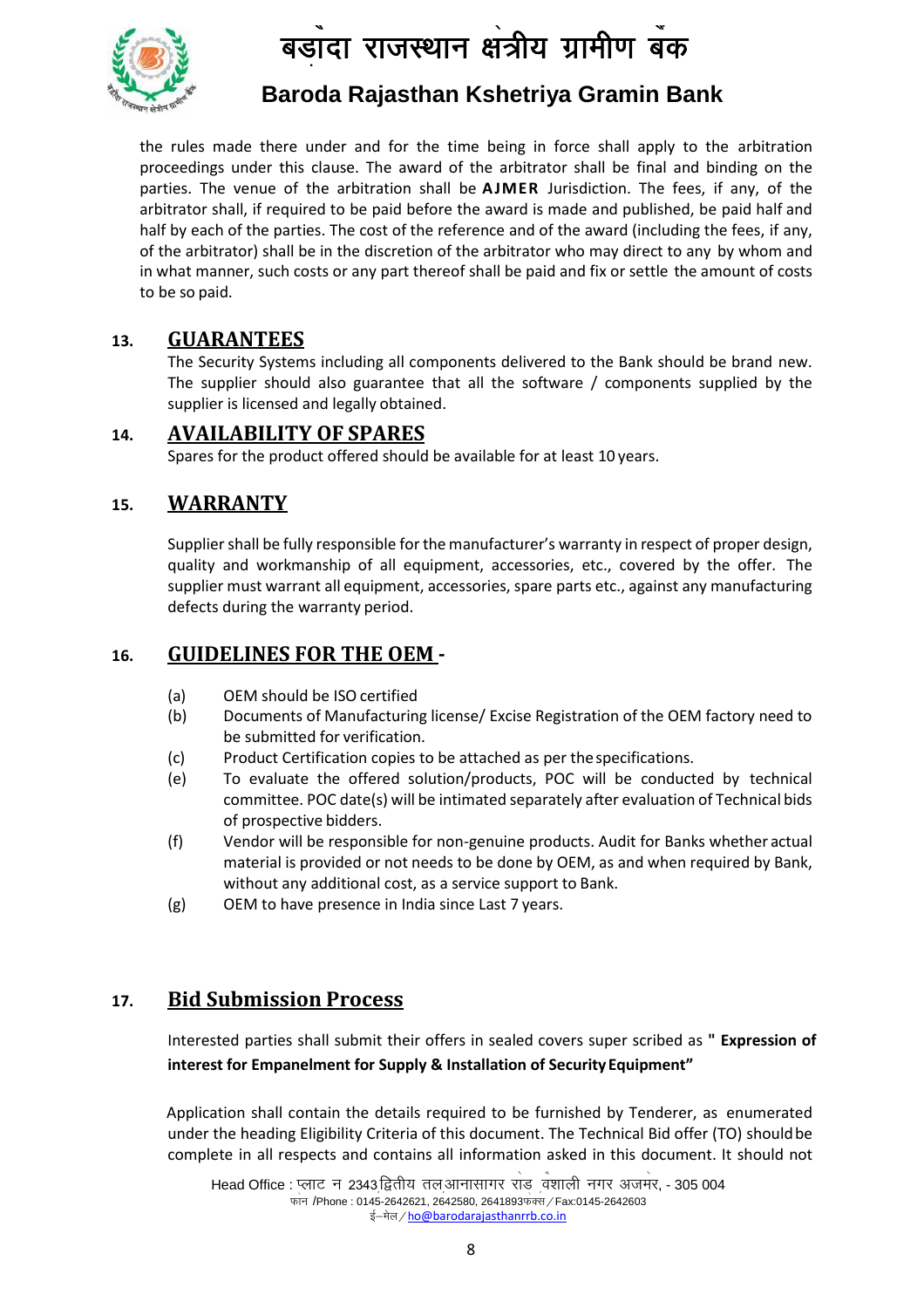

**Baroda Rajasthan Kshetriya Gramin Bank**

contain any price information. The Technical Bid offer should comprise of the following:

- (a) Covering letter on the prescribed format
- (b) Supplier's profile as per **annexure II** S
- (c) Certificate from **OEM (Original Equipment Manufacturer)** that they would supply spare parts for the quoted model for minimum next 05 years. Letter from OEM will be in original (Hard copy), no xerox / mail print is acceptable. **In absence of this your Tender will be rejected.**
- (d) Documentation (Product Brochures, leaflets, manuals etc.)
- (e) Details of reference sites as per **including relevant completed workcertificates.**
- (f) Technical Specifications confirmation with all columns**)** (as applicable)

**Note: No bid later than 5:00 pm, 19.10.2019 shall be accepted**. (Time of submission of Bids/ Last date )

The offer from the supplier should be for approved make and model only. The Bank reserves the right to reject any offer with multiple options.

# **18. Opening of Offers**

Application will be opened at AJMER (address) **at** Baroda Rajasthan Kshetriya Gramin Bank**, 2343, IInd Floor,Anasagar Road, AJMER - 305004 on 21.10.2019** by Committee of Executives / Officers**.** The Bidders/ their representatives(s) may be present at the time of opening of the Technical Bid Offers. No separate intimation will be sent in this regard to the Bidder for deputing their representatives. The Technical Bid offers will be opened at the time and date stipulated above irrespective of the number of bidders or their representatives present. Financial Bids will be opened of only those Bidder who qualify technically.

## **19. Single Point of Contact & Direct Support**

The bidder should provide the details of single point of contact and also escalation matrix for support.

#### **20. Set-off**

 Without prejudice to other rights and remedies available Baroda Rajasthan Kshetriya Gramin Bank, Baroda Rajasthan Kshetriya Gramin Bank shall be entitled to set-off or adjust any amounts due to Baroda Rajasthan Kshetriya Gramin Bank under this project from the Service Provider

against payments due and payable by Bank to the Service Provider for the servicesrendered.

The provisions of this Clause shall survive even after termination of the Agreement.

# **21. COVENANTS OF THE SUCCESSFUL BIDDER:**

- 1. The successful bidder shall deploy and engage suitably experienced and competent personnel as may reasonably be required for the performance of the services. During the currency of project , the successful bidder shall not substitute the key staff identified for the services
- 2. The successful bidder shall forthwith withdraw or bar any of its employee/s from the

Head Office : प्लाट न 2343,द्वितीय तल,आनासागर राड <sub>,</sub>वंशाली नगर अजमर, - 305 004 S फान /Phone : 0145-2642621, 2642580, 2641893फक्स */* Fax:0145-2642603 s ई-मेल / [h](mailto:ho@barodarajasthanrrb.co.in)o@barodarajasthanrrb.co.in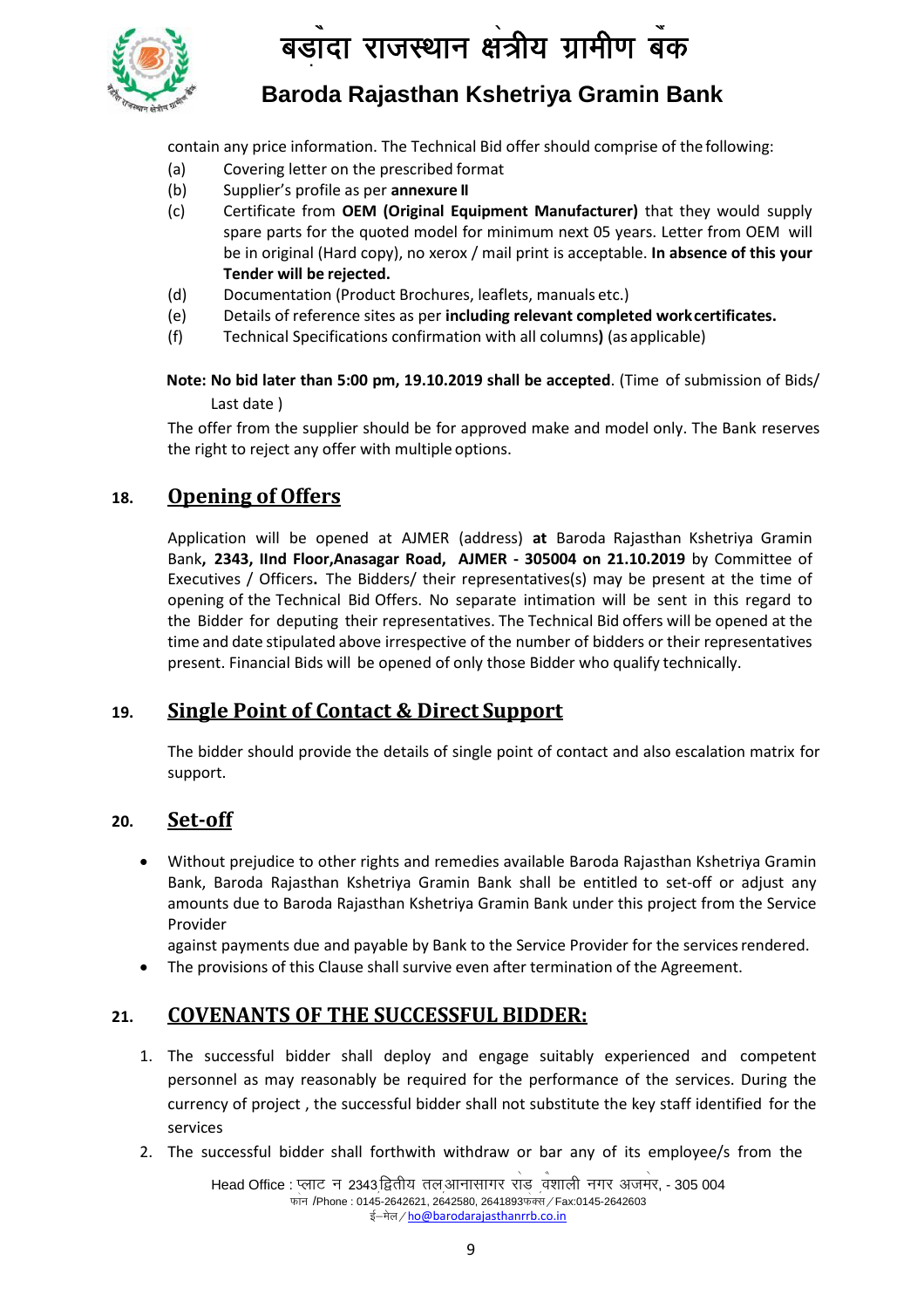

# **Baroda Rajasthan Kshetriya Gramin Bank**

provision of the services if, in the opinion of Baroda Rajasthan Kshetriya Gramin Bank:

- quality specifications stipulated by Baroda Rajasthan Kshetriya Gramin Bank; or S a. The quality of services rendered by the said employee is not in accordance with the
- b. The engagement or provision of the services by any particular employee is prejudicial to the interests of Baroda Rajasthan Kshetriya Gramin Bank.
- 3. All employees engaged by the successful biddershall be in sole employment of the successful bidder and the successful bidder shall be solely responsible for their salaries, wages, statutory payments etc. That under no circumstances shall Baroda Rajasthan Kshetriya Gramin Bankbe liable for any payment or claim or compensation (including but not limited to compensation on account of injury/death/termination) of any nature to the employees and personnel of the Service Provider.
- 4. The successful bidder :
	- a. Shall be responsible for all negotiations with personnel relating to salaries and benefits, and shall be responsible for assessments and monitoring of performance and for all disciplinary matters.
	- b. Shall not knowingly engage any person with a criminal record/conviction and shall bar any such person from participating directly or indirectly in the provision of services under this Agreement.
	- c. Shall at all times use all reasonable efforts to maintain discipline and good order amongst its personnel.
	- d. Shall not exercise any lien on any of the assets, documents, instruments or material belonging to Baroda Rajasthan Kshetriya Gramin Bank and in the custody of the Service Provider for any amount due or claimed to be due by the Service Provider from Baroda Rajasthan Kshetriya Gramin Bank.
	- e. Shall regularly provide updates to Baroda Rajasthan Kshetriya Gramin Bank with respect to the provision of the services and shall meet with the personnel designated by Baroda Rajasthan Kshetriya Gramin Bank to discuss and review its performance at such intervals as may be agreed between the Parties.
	- f. Shall be responsible for compliance of all laws, rules, regulations and ordinances applicable in respect of its employees, sub-contractors and agents (including but not limited to Minimum Wages Act, Provident Fund laws, Workmen's Compensation Act) and shall establish and maintain all proper records including, but not limited to, accounting records required by any law, code, practice or corporate policy applicable to it from time to time, including records and returns as applicable under labour legislations.
	- g. Shall not violate any proprietary and intellectual property rights of Baroda Rajasthan Kshetriya Gramin Bank or any third party, including without limitation, confidential relationships, patent, trade secrets, copyright and any other proprietary rights in course of providing services hereunder.
	- h. Shall ensure that the quality and standards of materials and services to be delivered or rendered hereunder, will be of the kind, quality and timeliness as designated by the Baroda Rajasthan Kshetriya Gramin Bank and communicated to the Service Provider from time to time.
	- i. Shall not work in a manner which, in the reasonable opinion of Baroda Rajasthan Kshetriya Gramin Bank, may be detrimental to the interests of Baroda Rajasthan Kshetriya Gramin Bank and which may adversely affect the role, duties, functions and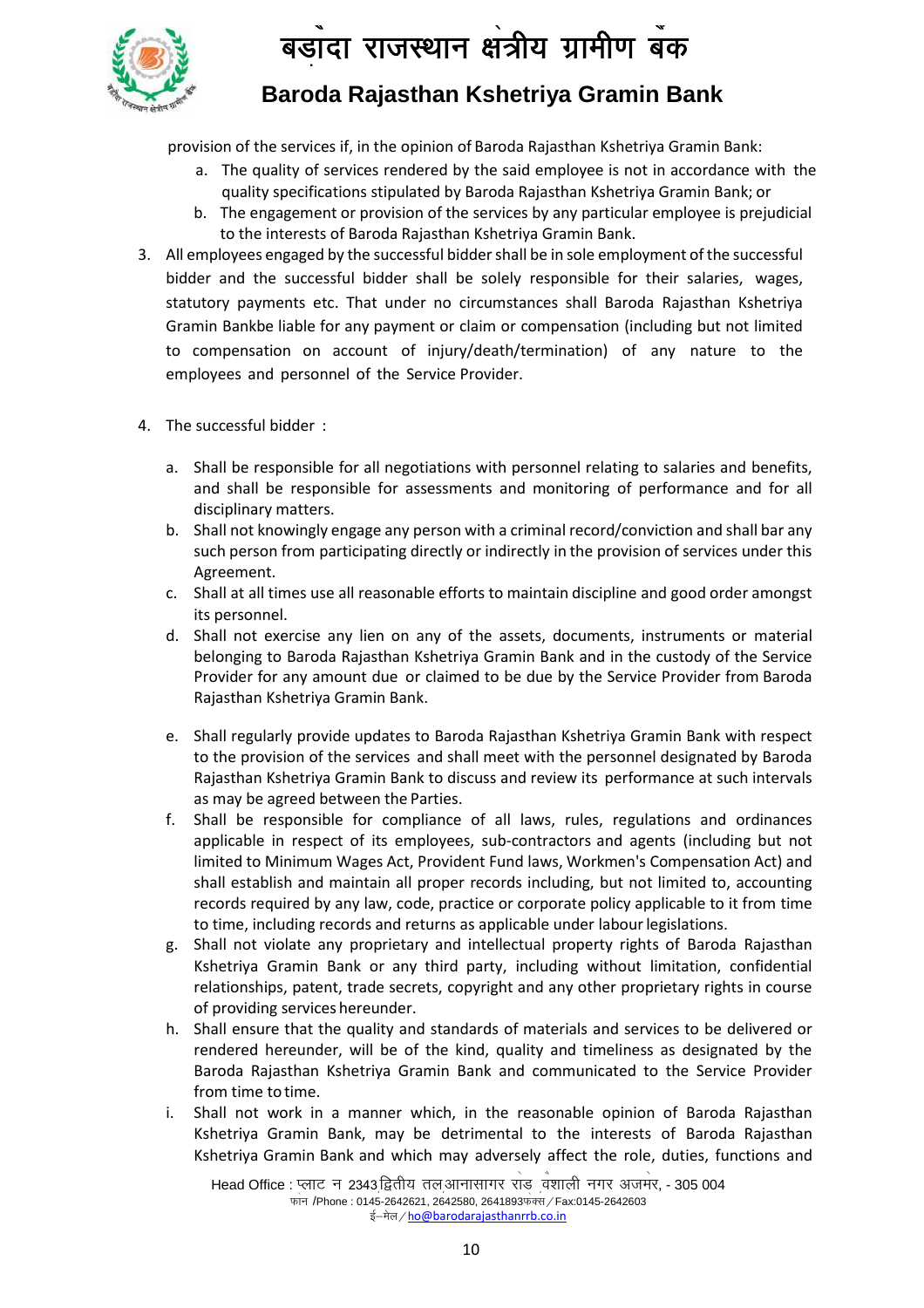$\overline{\mathbf{q}}$ द्य .<br>ादा राजस्थान क्षेत्रीय ग्रामीण बँक S



# **Baroda Rajasthan Kshetriya Gramin Bank**

obligations of the successful bidder as contemplated by this EOI.

- nature whatsoever arisen directly or indirectly by negligence, dishonest, criminal or I j. Shall be liable to Baroda Rajasthan Kshetriya Gramin Bank for any and all losses of any fraudulent act of any of the representatives and employees of the successful bidder while providing the services to the Baroda Rajasthan Kshetriya Gramin Bank.
- k. Shall itself perform the obligations under this EOI and shall not assign, transfer or subcontract any of its rights and obligations under this Agreement except with prior written permission of Baroda Rajasthan Kshetriya Gramin Bank.

# **22. INDEMNITY**

- 1. The successful bidder shall, at its own expense, indemnify, defend and hold harmless Baroda Rajasthan Kshetriya Gramin Bank and its officers, directors, employees, representatives, agents respective directors, and assigns from and against any and all losses and liability (including but not limited to liabilities, judgments, damages, losses, claims, costs and expenses, including attorney's fees and expenses) that may be occurring due to, arising from or relating to:
	- a. a breach, non-performance or inadequate performance by the successful bidder of any of the terms, conditions, covenants, representations, undertakings, obligations or warranties under this Agreement ; or
	- b. the acts, errors, representations, misrepresentations, willful misconduct or negligence of the successful bidder , its employees in performance of its obligations under this Agreement; or
	- c. any deficiency in the services of the successful bidder or
	- d. Violation of any applicable laws by the successful bidder, its agents, employees, representatives etc.
- 2. In the event of successful bidder not fulfilling its obligations under this clause within the period specified in the notice issued by the Baroda Rajasthan Kshetriya Gramin Bank, Bank has the right to recover the amounts due to it under this provision from any amount payable to the vendor under thisproject.
- 3. The indemnities under this clause are in addition to and without prejudice to the indemnities given elsewhere in this agreement.

## **23. Termination**

- 1. Bank shall have the option to terminate this EOI and / or any subsequent agreement and / or any particular order, in whole or in part by giving Vendor at least 90 days prior notice in writing. It is clarified that the Vendor shall not terminate this EOI & the subsequent Agreement for convenience.
- 2. However the Bank will be entitled to terminate this EOI and any subsequent agreement, if Vendor breaches any of its obligations set forth in this EOI and any subsequent agreement and
	- a. Such breach is not cured within thirty (30) Working Days after Bank gives written notice; or
	- b. if such breach is not of the type that could be cured within thirty (30) Working Days, failure by Vendor to provide Bank, within thirty (30) Working Days, with a reasonable plan to cure such breach, which is acceptable to the Bank.Or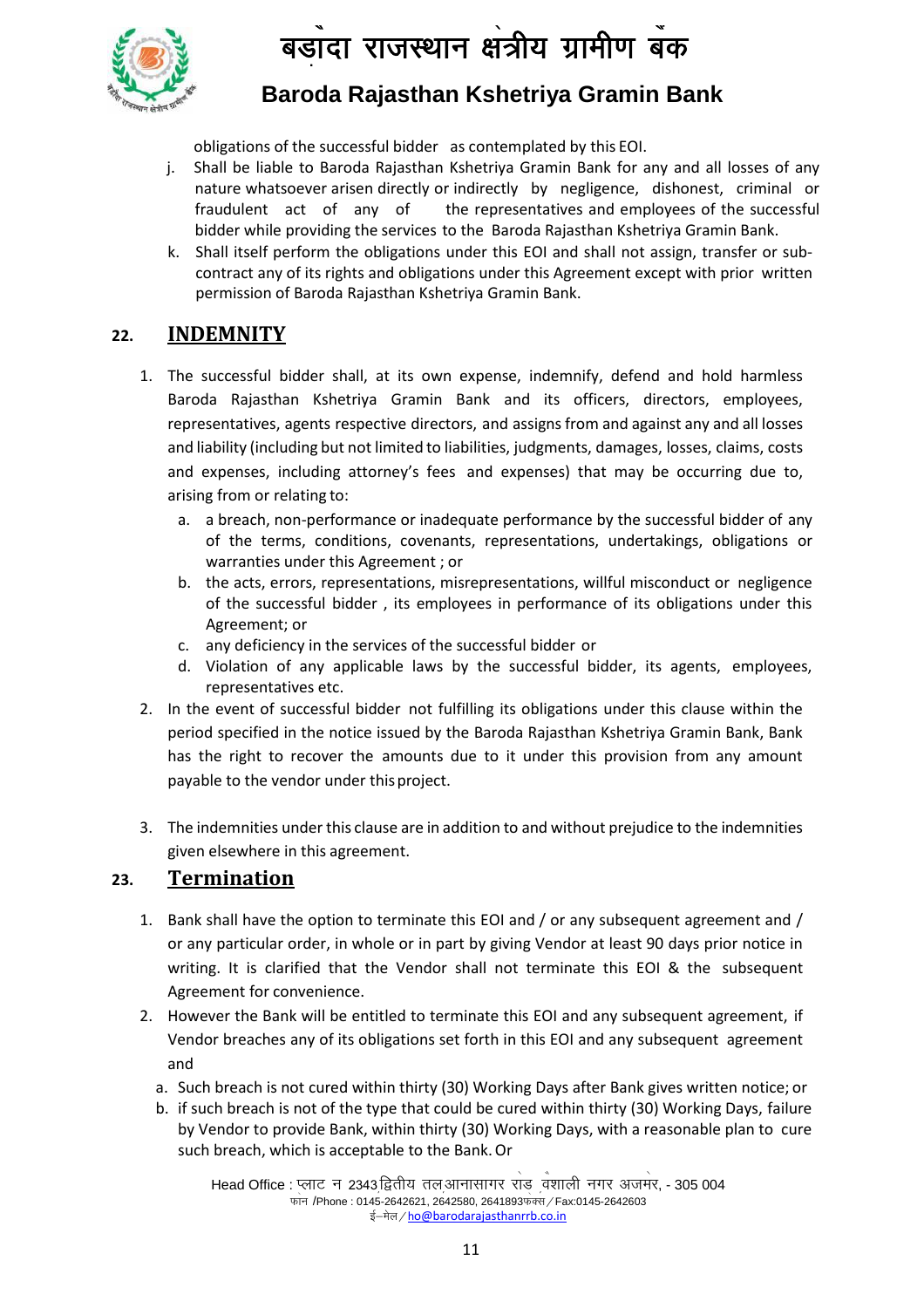

# **Baroda Rajasthan Kshetriya Gramin Bank**

- 3. This EOI and subsequent Agreement shall be deemed to have been terminated by either Party one day prior to the happening of the following events of default:
	- a. The other Party becomes unable to pay its debt as they fall due or otherwise enters into any S composition or arrangement with or for the benefit of its creditors or any classthereof;
	- b.A liquidator or a receiver is appointed over all or a substantial part of the undertaking, assets or revenues of the other Party and such appointment continues for a period of twenty one (21) days;
	- c. The other Party is subject of an effective resolution for its winding up other than a voluntary winding up for the purpose of reconstruction or amalgamation upon terms previously approved in writing by the other Party; or
	- d.The other Party becomes the subject of a court order for its windingup.
- 4. The Bank, by written notice of default sent to the Vendor, may terminate this Contract in whole or in part without prejudice to any other remedy for breach of Contract if the Vendor fails to deliver any or all of the Design, Goods, Works and Services, within the period(s) specified in the Contract or within any extension thereof granted by the Bank
- 5. Upon the termination or expiry of this EOI and subsequent Agreement: The rights granted to Vendor shall immediately terminate.
- 6. In the event the Bank terminates the Contract in whole or in part, the Bank may, among other applicable remedies, procure Goods, Works or Services similar to those undelivered upon such terms and in such manner as it deems appropriate, and hold the Vendor liable to the Bank for any excess costs for such similar Goods, Works or Services. However, the Vendor shall continue to perform the Contract to the extent not terminated.

## **24. Governing Laws**

The subsequent contract shall be governed and construed and enforced in accordance with the laws of India applicable to the contracts made and to be performed therein, and both Parties shall agree that in respect of any dispute arising upon, over or in respect of any of the terms of this Agreement, only the courts in AJMER shall have exclusive jurisdiction to try and adjudicate such disputes to the exclusion of all other courts.

# **I have read and accept, all terms/conditions/criteria other aspects mentioned in this document unconditionally.**

Signature ………………….. (Authorized signatory/director of the Service Provider)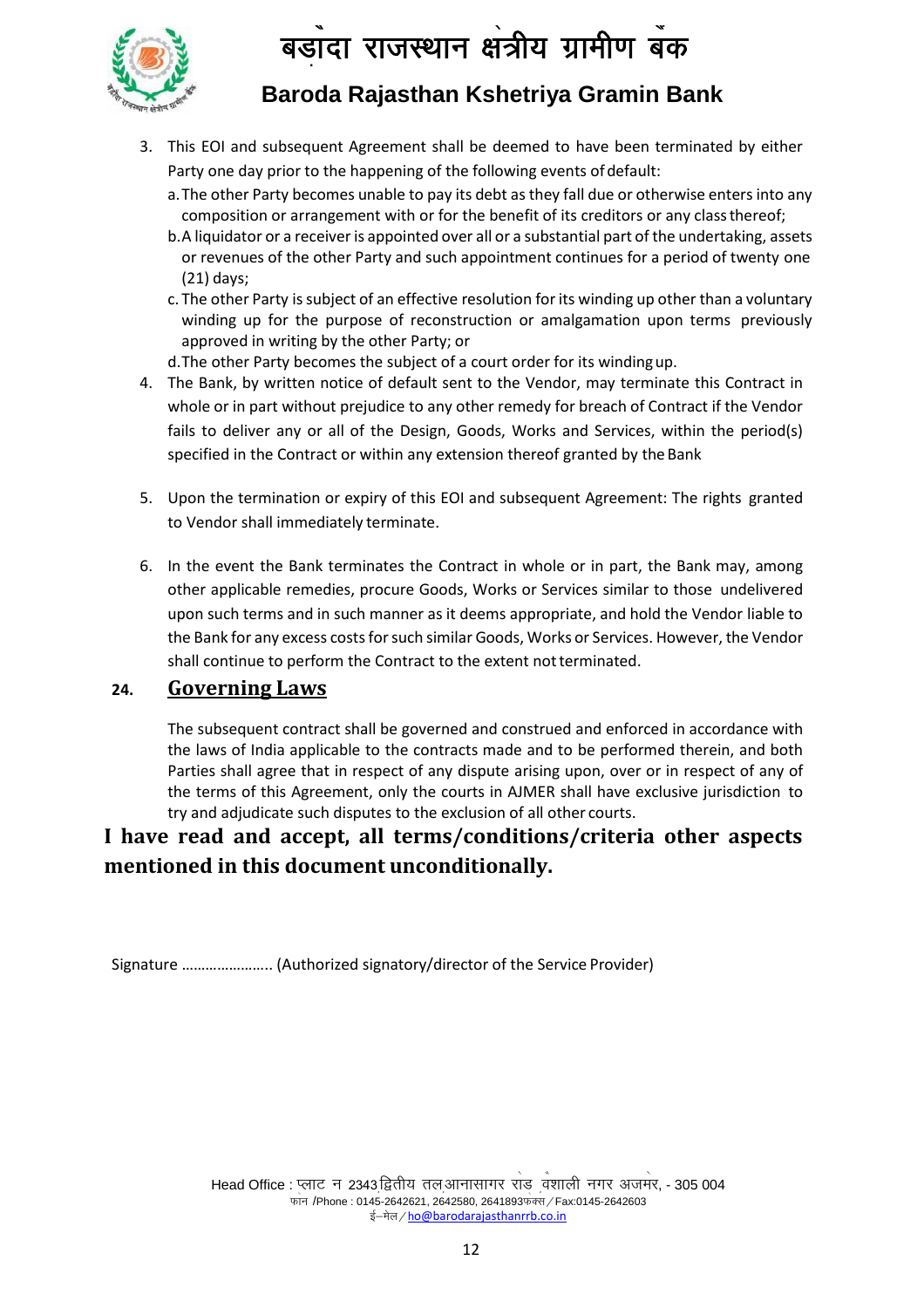

# **Baroda Rajasthan Kshetriya Gramin Bank**

# **ANNEXURE-I**

# <u>EXPRESSION OF INTEREST (EOI)FOR EMPANELMENT OF ORIGINAL EQUIPMENT</u> **MANUFACTURERS FOR SUPPLY & INSTALLATION OF SECURITY EQUIPMENTS AT DIFFERENT BRANCHES/OFFICE/ INSTITUTIONS OF BANK.**

**(On letter head of Bidder**)

Ref No. **Date:** 

To **General Manager**  Baroda Rajasthan Kshetriya Gramin Bank, **Head Office, AJMER.**

Dear Sir,

With reference to the above EOI notice, having examined and understood the instructions, terms and conditions forming part of the EOI forms, we hereby enclose our offer for the supply of the security equipment as detailed in your above referred EOI notice. We have Dealers-Sales and Service network for security equipment in Rajasthan state for following items i.e. SSDL cabinet, SDL Cabinet and Strong room doors.

We confirm that our Annual Turnover for the last three years is under :-

| S <sub>N</sub> | Financial year | Turnover in Rs. |
|----------------|----------------|-----------------|
|                | 2016-17        |                 |
|                | 2017-18        |                 |
|                | 2018-19        |                 |

I/We am/are aware that the empanelment does not guarantee any work order. In the event of getting a contract, I/We agree to honor the obligation with due diligence and efficiency as required by the Baroda Rajasthan Kshetriya Gramin Bank.

We confirm that we have not been disqualified / blacklisted by any Govt. Dept. / RBI / PSU bank or any other organization for supply and maintenance of any security Systems.

#### **We also agree that in case any poor performance is received from any of our clients our Bid will be rejected / disqualified.**

We further confirm that the offer is in conformity with the terms and conditions as mentioned in the EOI form.

We also confirm that the offer shall remain valid for 90 days from the last date for submission of the offer.

We understand that the Bank is not bound to accept the offer either in part or in full and that the Bank has the right to reject the offer in full or in part without assigning any reasonwhatsoever.

We certify that ……………………………………… (Name of Bidder) is not owned or controlled by any Director or serving Officer/Employees of Baroda Rajasthan Kshetriya Gramin Bank or their relatives having the same meaning as assigned under section 6 of the Companies Act, 1956.

I/We agree to all the terms and conditions of the notice.

Head Office : प्लाट न 2343 द्वितीय तल आनासागर राड <sub>,</sub>वंशाली नगर अजमर, - 305 004 S फान /Phone : 0145-2642621, 2642580, 2641893फक्स */* Fax:0145-2642603 s ई-मेल / [h](mailto:ho@barodarajasthanrrb.co.in)o@barodarajasthanrrb.co.in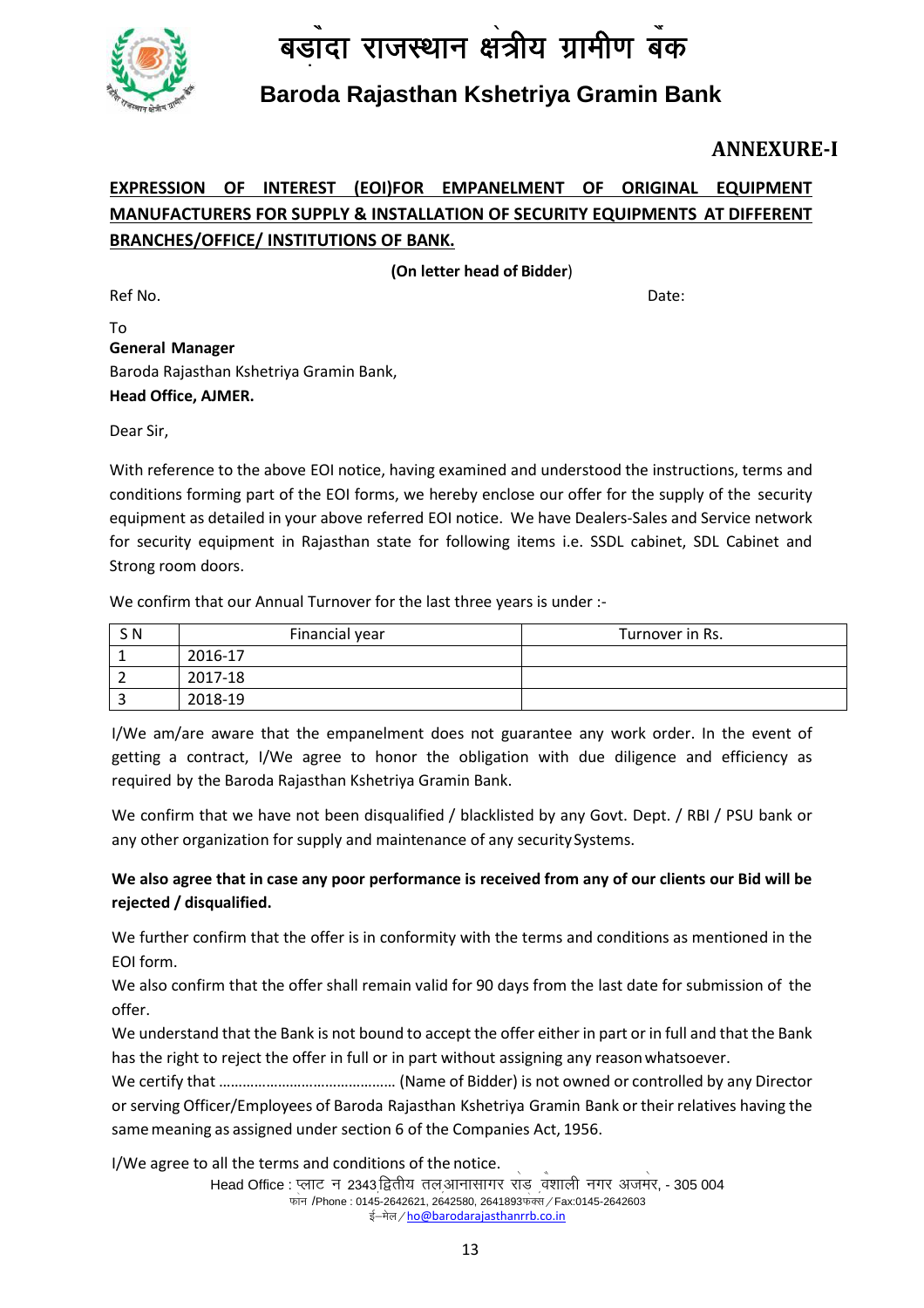

# **Baroda Rajasthan Kshetriya Gramin Bank**

We also confirm that the above products meet the Technical specifications/ features, as per the EOI.

Yours faithfully,

Authorized Signatories (Name & Designation, seal of the firm)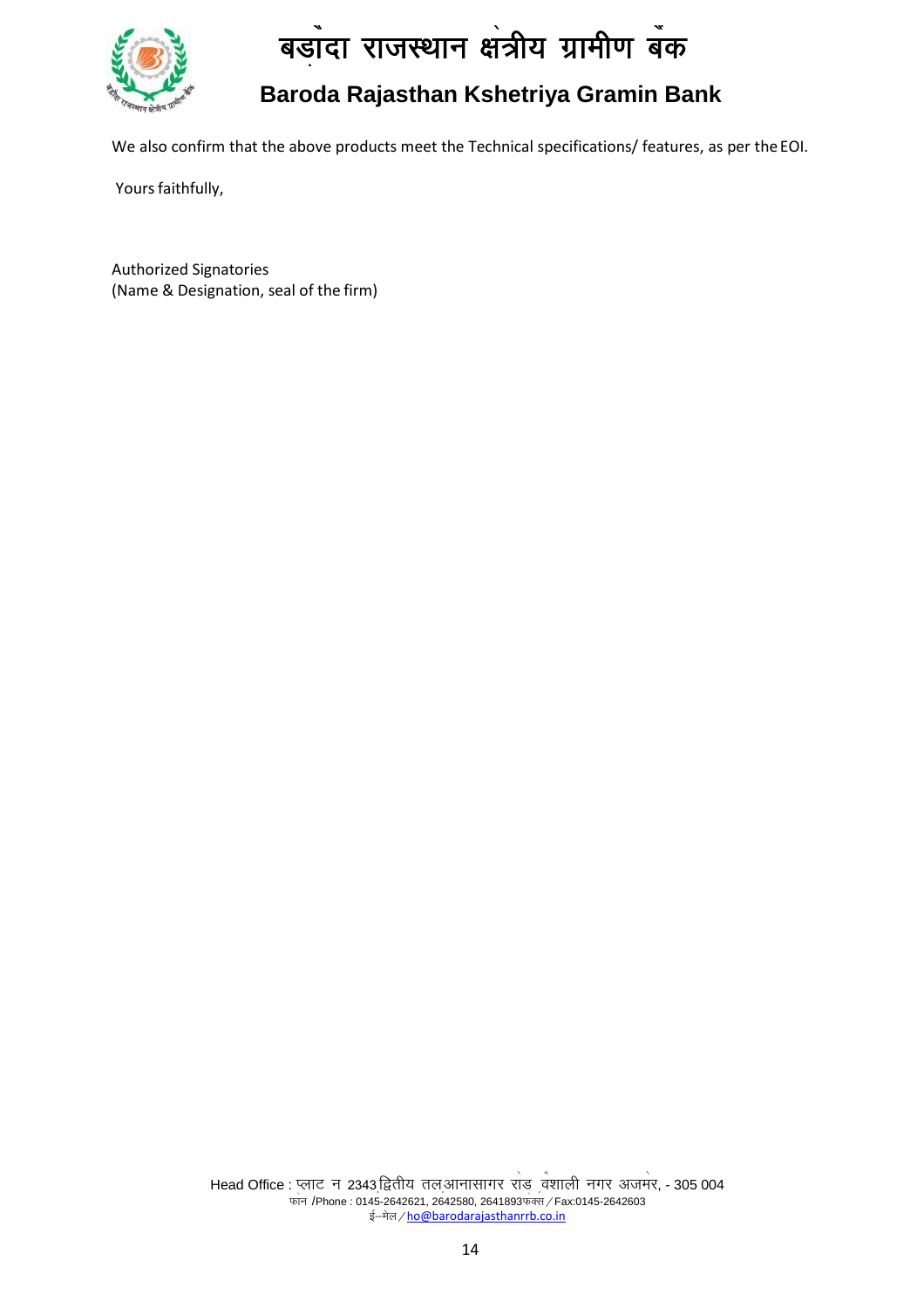

# **Baroda Rajasthan Kshetriya Gramin Bank**

**ANNEXURE II**

#### **E-Mail address Contact No.:**

## **EXPRESSION OF INTEREST (EOI)FOR EMPANELMENT OF ORIGINAL EQUIPMENT MANUFACTURERS FOR SUPPLY & INSTALLATION OF SECURITY EQUIPMENTS AT DIFFERENT BRANCHES/ OFFICES/ INSTITUTIONS OF BANK .**

#### **(To be typed on applicant's printed letter head)**

#### **Important**:

- 1. Please type or handwrite in capital letters.
- 2. Attach copies of the supporting documents.
- 3. Please use addition sheets if required.

| Name of the applicant / organization<br>a)                |                                                                                                                                                                                                                                                                                                                                                        |
|-----------------------------------------------------------|--------------------------------------------------------------------------------------------------------------------------------------------------------------------------------------------------------------------------------------------------------------------------------------------------------------------------------------------------------|
| b) Address of the Registered Office                       |                                                                                                                                                                                                                                                                                                                                                        |
| Address of office in Rajasthan.<br>c)                     |                                                                                                                                                                                                                                                                                                                                                        |
| (Phone Nos, Email ID & Contact Person)                    |                                                                                                                                                                                                                                                                                                                                                        |
| Year of establishment                                     |                                                                                                                                                                                                                                                                                                                                                        |
|                                                           |                                                                                                                                                                                                                                                                                                                                                        |
|                                                           |                                                                                                                                                                                                                                                                                                                                                        |
| Partnership, Private Ltd. or Ltd. Co. etc.)               |                                                                                                                                                                                                                                                                                                                                                        |
| (Enclose certified copies of documents as evidence)       |                                                                                                                                                                                                                                                                                                                                                        |
| Name & qualification of the Proprietor / Partners /       |                                                                                                                                                                                                                                                                                                                                                        |
| Directors of the Organization / Firm                      |                                                                                                                                                                                                                                                                                                                                                        |
| a)                                                        |                                                                                                                                                                                                                                                                                                                                                        |
| b)                                                        |                                                                                                                                                                                                                                                                                                                                                        |
| c)                                                        |                                                                                                                                                                                                                                                                                                                                                        |
| Enclose certified copies of document as evidence          |                                                                                                                                                                                                                                                                                                                                                        |
| Details of registration - Whether Partnership firm,       |                                                                                                                                                                                                                                                                                                                                                        |
| Company, etc. Name of Registering Authority, Date         |                                                                                                                                                                                                                                                                                                                                                        |
| and Registration number.                                  |                                                                                                                                                                                                                                                                                                                                                        |
| Enclose certified copies of document as evidence          |                                                                                                                                                                                                                                                                                                                                                        |
| Whether registered with Government / Semi -               |                                                                                                                                                                                                                                                                                                                                                        |
|                                                           |                                                                                                                                                                                                                                                                                                                                                        |
|                                                           |                                                                                                                                                                                                                                                                                                                                                        |
|                                                           |                                                                                                                                                                                                                                                                                                                                                        |
| evidence)                                                 |                                                                                                                                                                                                                                                                                                                                                        |
| No. of years of experience in the field and details<br>a. |                                                                                                                                                                                                                                                                                                                                                        |
|                                                           |                                                                                                                                                                                                                                                                                                                                                        |
| b.                                                        |                                                                                                                                                                                                                                                                                                                                                        |
| details.                                                  |                                                                                                                                                                                                                                                                                                                                                        |
|                                                           |                                                                                                                                                                                                                                                                                                                                                        |
| any, and place of business.                               |                                                                                                                                                                                                                                                                                                                                                        |
|                                                           | Type of the organization (Whether sole proprietorship,<br>Government / Municipal Authorities of any other<br>Public Organization and if so, in which class and since<br>when? (Enclose certified copies of document as<br>of work in any other field.<br>Whether ISO certified, furnish the<br>Area of business activities other than construction, if |

Head Office : प्लाट न 2343 द्वितीय तल आनासागर राड <sub>,</sub>वंशाली नगर अजमर, - 305 004 S फोन /Phone : 0145-2642621, 2642580, 2641893फेक्से / Fax:0145-2642603 s ई–मेल / [h](mailto:ho@barodarajasthanrrb.co.in)o@barodarajasthanrrb.co.in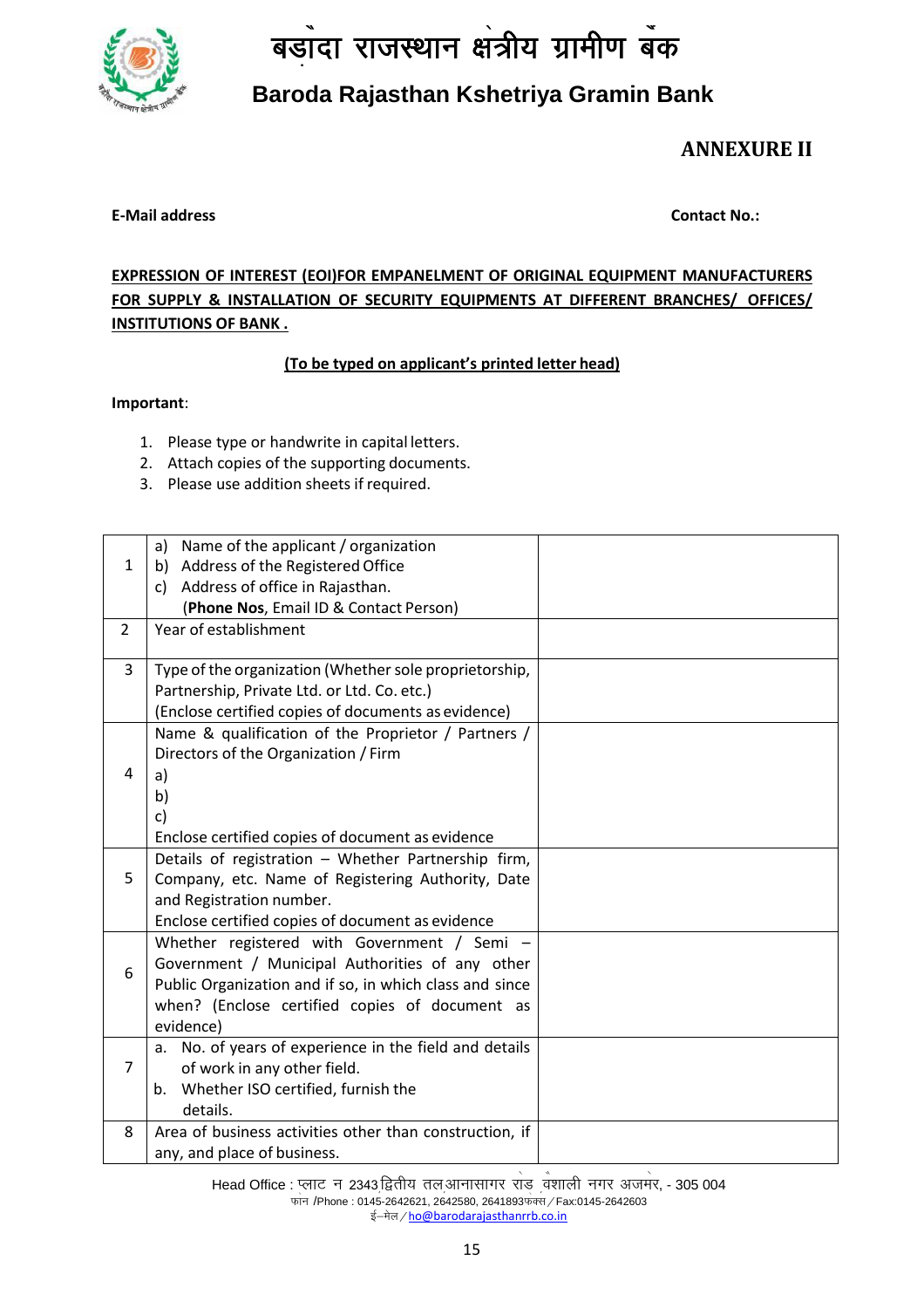

# **Baroda Rajasthan Kshetriya Gramin Bank**

| 9  | Registration of firm under Shop & Establishment Act<br>1948 |    |
|----|-------------------------------------------------------------|----|
| 10 | Address of office through which the proposed                |    |
|    | work of the Bank will be handled and the Name &             |    |
|    | Designation of officer in charge.                           |    |
|    | [a] Yearly turnover of the organization during last 3       |    |
|    | years (year wise)                                           |    |
|    | Avg. turnover of last 3 years should not be less than Rs    |    |
| 11 | I Crore and furnish audited balance sheet and Profit &      |    |
|    | Loss A/c (Audited) for the last $-3$ -years.                |    |
|    | [b] Average turnover in<br>$2016 - 2017$                    |    |
|    | $2017 - 2018$                                               |    |
|    | 2018 - 2019                                                 |    |
|    | Name & Address of Bankers                                   | 1. |
| 12 | (Solvency certificate from a Bank to be enclosed for        | 2. |
|    | indicating satisfactory financial capacity of the           | 3. |
|    | organization)                                               |    |
| 13 | Enclose copy of latest income tax clearance certificate.    |    |
| 14 | PAN No.                                                     |    |
| 15 | Details of registration for sales tax/GST                   |    |
|    |                                                             |    |
| 16 | GST No.                                                     |    |
| 17 | Detailed description and value of works<br>done             |    |
|    | (Proforma-1) and works on hand (Proforma-2)                 |    |
| 18 | Empanelment with other Companies/PSUs                       |    |
|    | Other infrastructural information to be used/referred       |    |
|    | for this project (Proforma-4)                               |    |
|    | (B) List of available plants, equipment etc.                |    |
|    | (C) Workshop Facilities:                                    |    |
|    | Location                                                    |    |
|    | Land                                                        |    |
|    | Type of<br>Area                                             |    |
|    | Type of Structure                                           |    |
|    | <b>Facilities</b>                                           |    |
| 19 |                                                             |    |
|    | a)                                                          |    |
|    | b)                                                          |    |
|    | c)                                                          |    |
|    | (D) Testing and Repairing Facilities (Give<br>details).     |    |
|    | (E) Research and Development facility: If any in            |    |
|    | Technology up gradation including energy                    |    |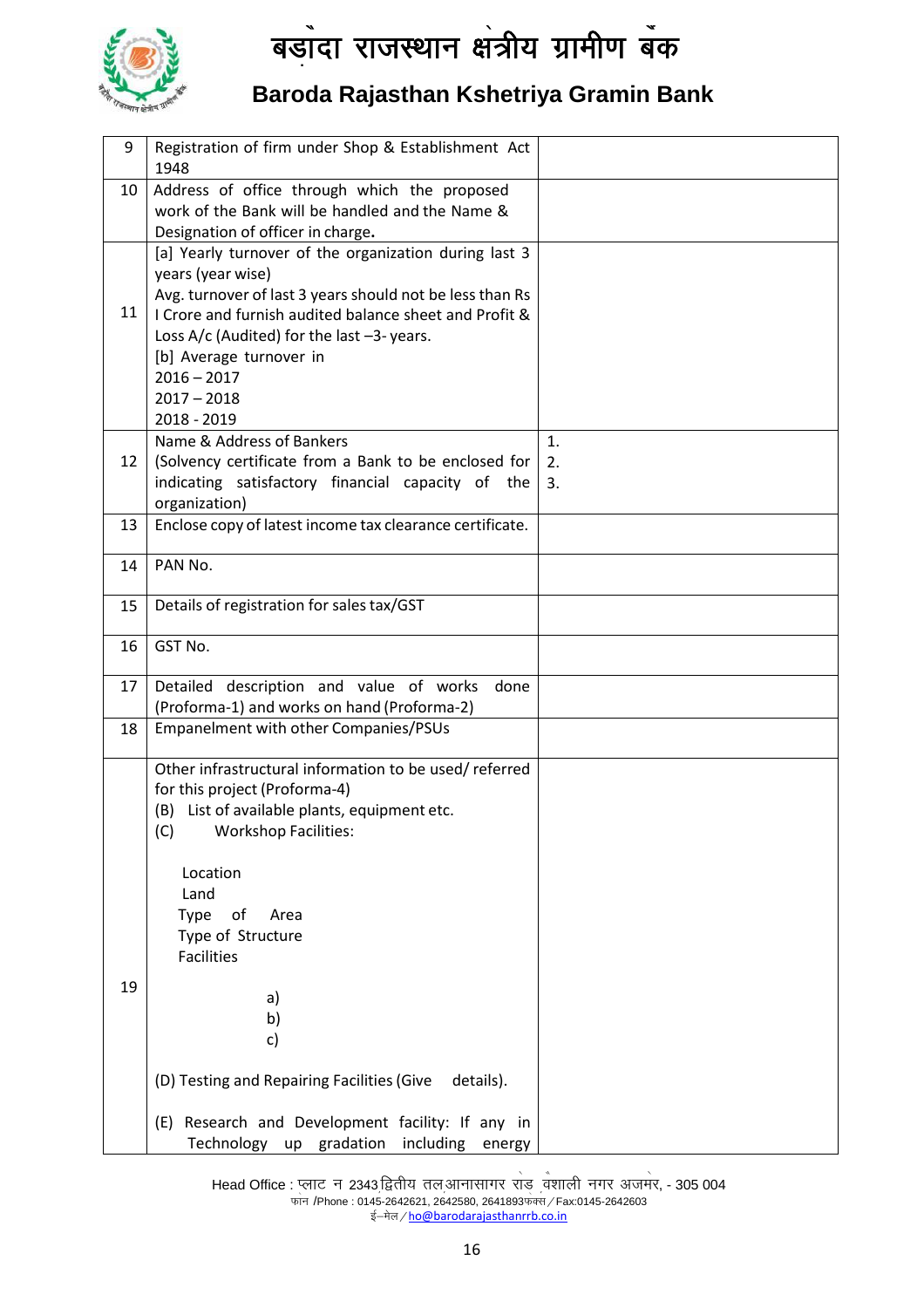

# **Baroda Rajasthan Kshetriya Gramin Bank**

|    | conservation - (give details).                             |                                      |
|----|------------------------------------------------------------|--------------------------------------|
|    | At Factory<br>Items                                        |                                      |
|    | At other Service centres                                   |                                      |
| 20 | Furnish the names of $-3$ - responsible persons along      | 1.                                   |
|    | with their designation, address, Mobile. No., email        |                                      |
|    | etc., for whose organization, you have completed the       | 2.                                   |
|    | above mentioned jobs and who will be in a position to      |                                      |
|    | certify about the performance of your organization.        | 3.                                   |
|    | Whether any Civil Suit / litigation arisen in contracts    |                                      |
|    | executed / being executed during the last 10 years. If     |                                      |
| 21 | yes, please furnish the name of the project, employer,     |                                      |
|    | Nature of work, Contract value, work order and brief       | Attach a separate sheet if required. |
|    | details of litigation.                                     |                                      |
|    | Give name of court, place, and status of pending           |                                      |
|    | litigation.                                                |                                      |
|    | Information relating to whether any litigation is          |                                      |
| 22 | pending before any Arbitrator for adjudication of any      |                                      |
|    | litigation or else any litigation was disposed off during  |                                      |
|    | the last ten years by an arbitrator. If so, the details of |                                      |
|    | such litigation are required to be submitted.              |                                      |
| 23 | Have you been ever disqualified or levied penalty by       |                                      |
|    | the bank in past for non-fulfillment of the contractual    |                                      |
|    | obligations. If yes, please provide details.               |                                      |
| 24 | Have you in past carried out any works for Baroda          |                                      |
|    | Rajasthan Kshetriya Gramin Bank or its subsidiaries?       |                                      |
|    | If Yes, give details.                                      |                                      |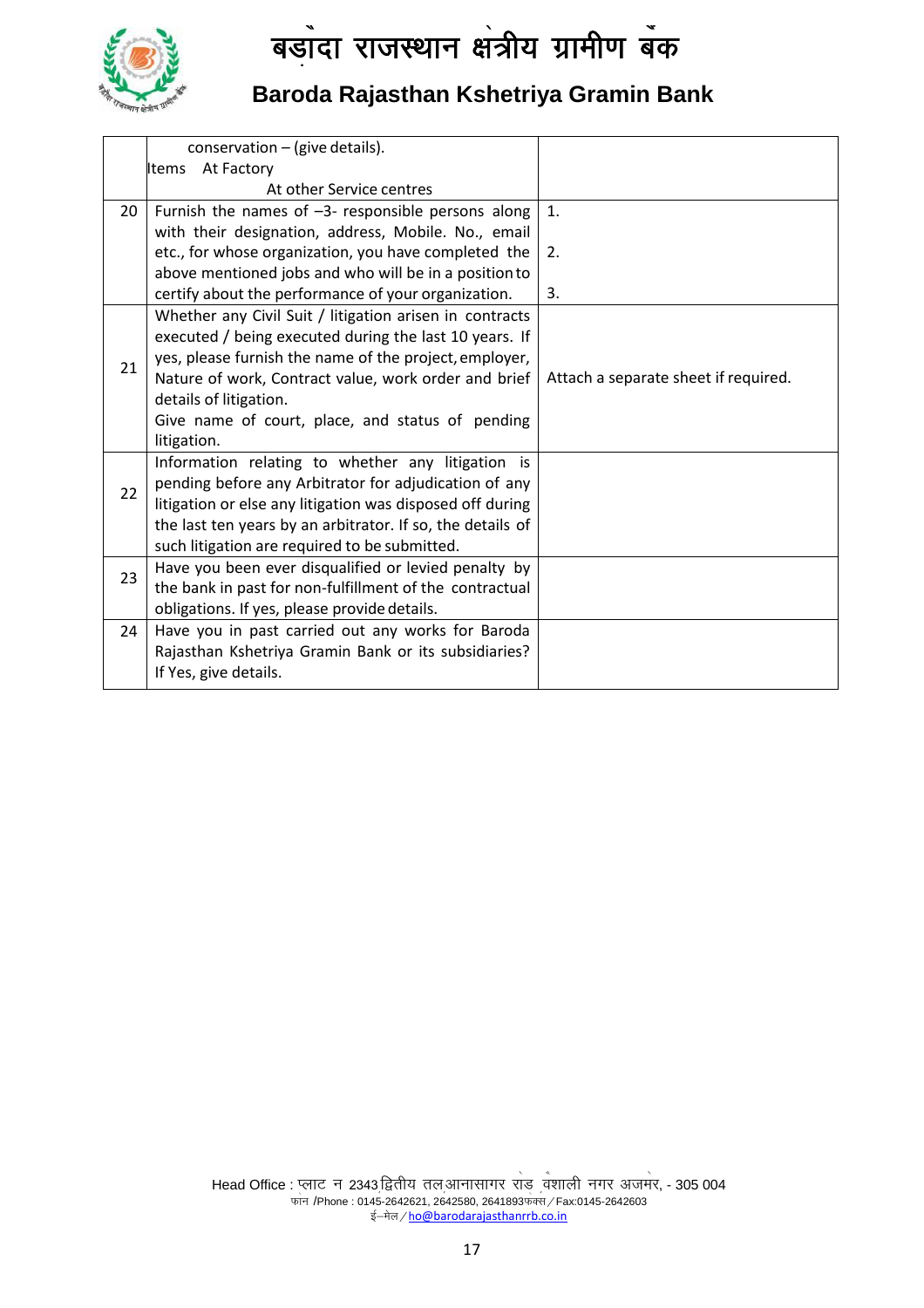

# **Baroda Rajasthan Kshetriya Gramin Bank**

# **ANNEXURE III**

### **EXPRESSION OF INTEREST (EOI)FOR EMPANELMENT OF ORIGINAL EQUIPMENT MANUFACTURERS FOR SUPPLY & INSTALLATION OF SECURITY EQUIPMENTS AT DIFFERENT BRANCHES/ OFFICES/ INSTITUTIONS OF BANK .**

#### **TECHNICAL ASESSMENT BASED ON QUALITY PARAMETERS**

#### **(To be typed on applicant's printed letter head)**

| Sr.              | <b>Criteria</b>                                 | <b>Tick</b> | <b>Marks</b> | <b>Supporting</b> |
|------------------|-------------------------------------------------|-------------|--------------|-------------------|
| <b>No</b>        |                                                 | Appropri    |              | <b>Documents</b>  |
|                  |                                                 | ate         |              |                   |
|                  |                                                 | option      |              |                   |
| 1.               | Registration under Companies Act.               |             |              |                   |
|                  | a) More than 10 years                           |             | 10           | Copies<br>of      |
|                  | b) 7 to 10 Years                                |             | 06           | Registrations     |
|                  | c) Less than 7 Years                            |             | Nil          |                   |
|                  |                                                 |             |              |                   |
| 2.               | Statutory Registrations (Mandatory) in the Name |             |              | of<br>Copies      |
|                  | of the OEM-ESIC, GST, Provident Fund            |             |              | Registrations     |
|                  | a) All three                                    |             |              |                   |
|                  | b) Any two<br>c)None                            |             | 10<br>06     |                   |
|                  |                                                 |             | Nil          |                   |
|                  |                                                 |             |              |                   |
| 3.               | Annual Turnover (Strictly from Security         |             |              | CA Certificate    |
|                  | Equipment) - Previous three FYs. 2016-17,       |             |              | Indicting the     |
|                  | 2017-18, 2018-19.                               |             |              | Turnover, duly    |
|                  |                                                 |             |              | signed<br>and     |
|                  | a) Over 50 Crores                               |             | 20           | stamped.          |
|                  | b) 20 to 50 Crores<br>between 2-20 Crores<br>c) |             | 10<br>5      |                   |
|                  |                                                 |             |              |                   |
|                  |                                                 |             |              |                   |
|                  |                                                 |             |              |                   |
| $\overline{4}$ . | Profitability                                   |             |              | P&L A/c and CA    |
|                  | a) Company shown profits during the last three  |             | 10           | Certificate.      |
|                  | <b>FYS</b>                                      |             | Nil          |                   |
|                  | b) Not having profit for last 3 years           |             |              |                   |
| 5.               | ISO Certifications.                             |             |              | Relevant          |
|                  |                                                 |             |              |                   |

Head Office : प्लाट न 2343 द्वितीय तल आनासागर राड <sub>,</sub>वंशाली नगर अजमर, - 305 004 S फान /Phone : 0145-2642621, 2642580, 2641893फक्स */* Fax:0145-2642603 s ई–मेल / [h](mailto:ho@barodarajasthanrrb.co.in)o@barodarajasthanrrb.co.in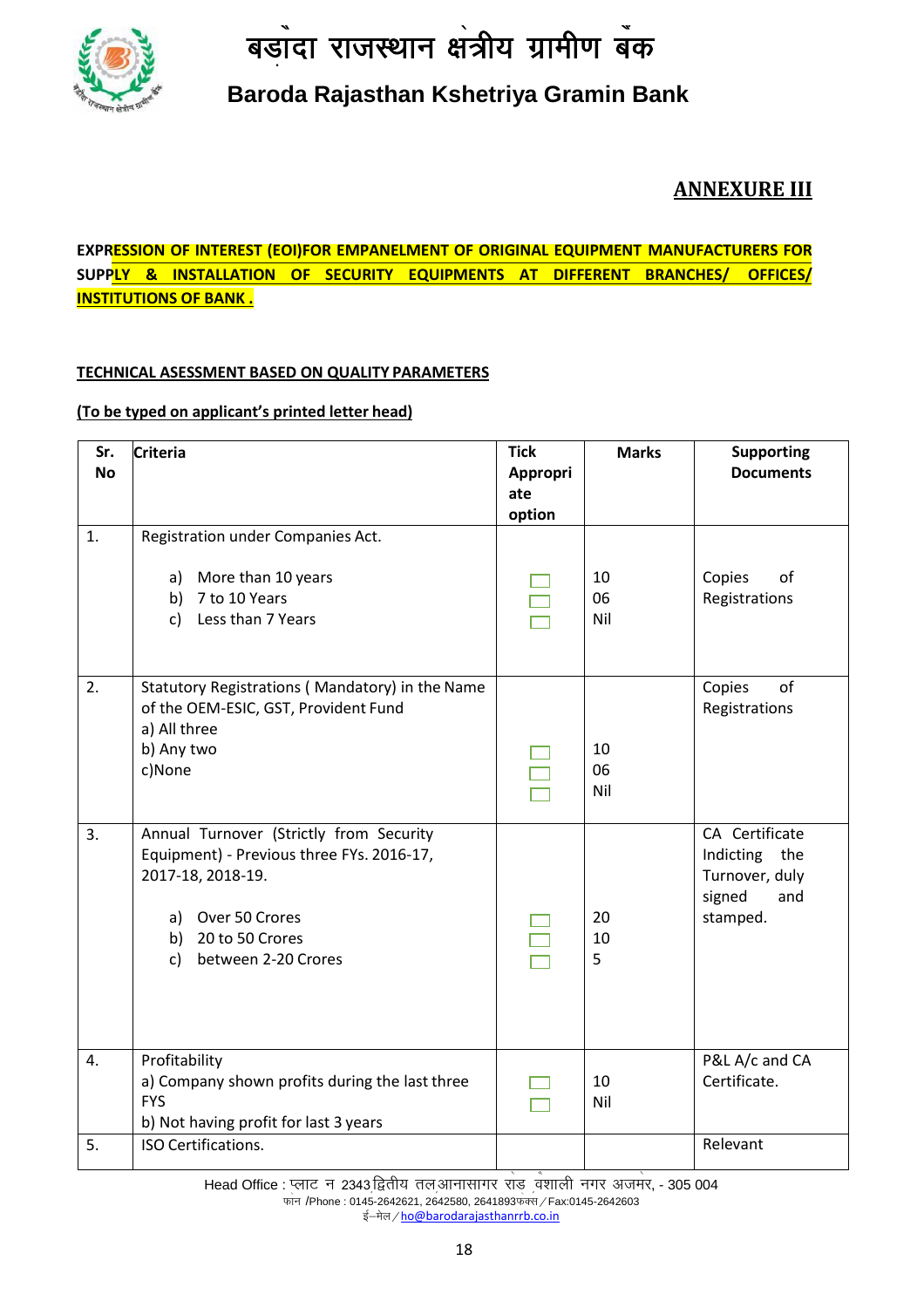

# **Baroda Rajasthan Kshetriya Gramin Bank**

|     | ISO 9001 (Quality Management System)<br>a)<br>is Mandatory.                              |                | Certifications                                          |
|-----|------------------------------------------------------------------------------------------|----------------|---------------------------------------------------------|
|     | b) ISO 18000 (OHS)                                                                       |                |                                                         |
|     | c) ISO 14000 (Environment)                                                               |                |                                                         |
|     | All three Certifications                                                                 | 10             |                                                         |
|     | ISO 9001 and one more out of b and c                                                     | 05             |                                                         |
|     | None of the above                                                                        | Nil            |                                                         |
| 6.  | Solvency Certificate for 25 Crores                                                       |                |                                                         |
|     | (latest issued within 6 months)                                                          |                |                                                         |
|     | a) Over 25 Crores                                                                        | 10             |                                                         |
|     | b) 25 to 5 Crores                                                                        | $\overline{7}$ |                                                         |
|     | c) 2-5 Crores                                                                            | 4              |                                                         |
| 7.  | Lock Manufacturing by OEM for Safes, SRD and<br>SDL                                      |                | Declaration                                             |
|     |                                                                                          |                |                                                         |
|     | Manufacturing for 5 years.<br>a)                                                         | 05             |                                                         |
|     | Manufacturing for minimum 3 years<br>b)                                                  | 03             |                                                         |
|     | Less than 3 years<br>c)                                                                  |                |                                                         |
|     |                                                                                          | Nil            |                                                         |
| 8.  | Dealer-Sales and Service network.                                                        |                | Details of network                                      |
|     | In all Locations where Bank's Regional office<br>and Head office (13 Number) is located. | 05             | with<br>name,<br>address,<br>contact<br>number, E-mail. |
|     |                                                                                          |                |                                                         |
|     | 10 of Locations of Bank's Regional office and                                            |                |                                                         |
|     | Head office                                                                              | 03             |                                                         |
|     | Less than 10 of locations of RO and Head                                                 |                |                                                         |
|     | Office                                                                                   | Nil            |                                                         |
|     |                                                                                          |                |                                                         |
| 9.  | Possession of BIS Licence prior to the EOI for                                           |                | Valid proof of                                          |
|     | Safes, SRD and SDL                                                                       |                | production                                              |
|     |                                                                                          |                |                                                         |
|     | 10 years prior<br>a)<br>b) $5$ to $9$ years                                              | 05<br>03       |                                                         |
|     | c) Less than 5 years                                                                     | 01             |                                                         |
|     |                                                                                          |                |                                                         |
|     |                                                                                          |                |                                                         |
| 10. | Consent for random Checking at the discretion                                            |                | Consent                                                 |
|     | and terms of the customer, through BIS                                                   |                | letter                                                  |
|     | authorized lab at OEMs cost                                                              |                |                                                         |
|     | a) Yes                                                                                   | 05             |                                                         |
|     | b) No                                                                                    | Nil            |                                                         |
|     |                                                                                          |                |                                                         |

Head Office : प्लाट न 2343 द्वितीय तल आनासागर राड <sub>,</sub>वंशाली नगर अजमर, - 305 004 S फान /Phone : 0145-2642621, 2642580, 2641893फक्स */* Fax:0145-2642603 s ई–मेल / [h](mailto:ho@barodarajasthanrrb.co.in)o@barodarajasthanrrb.co.in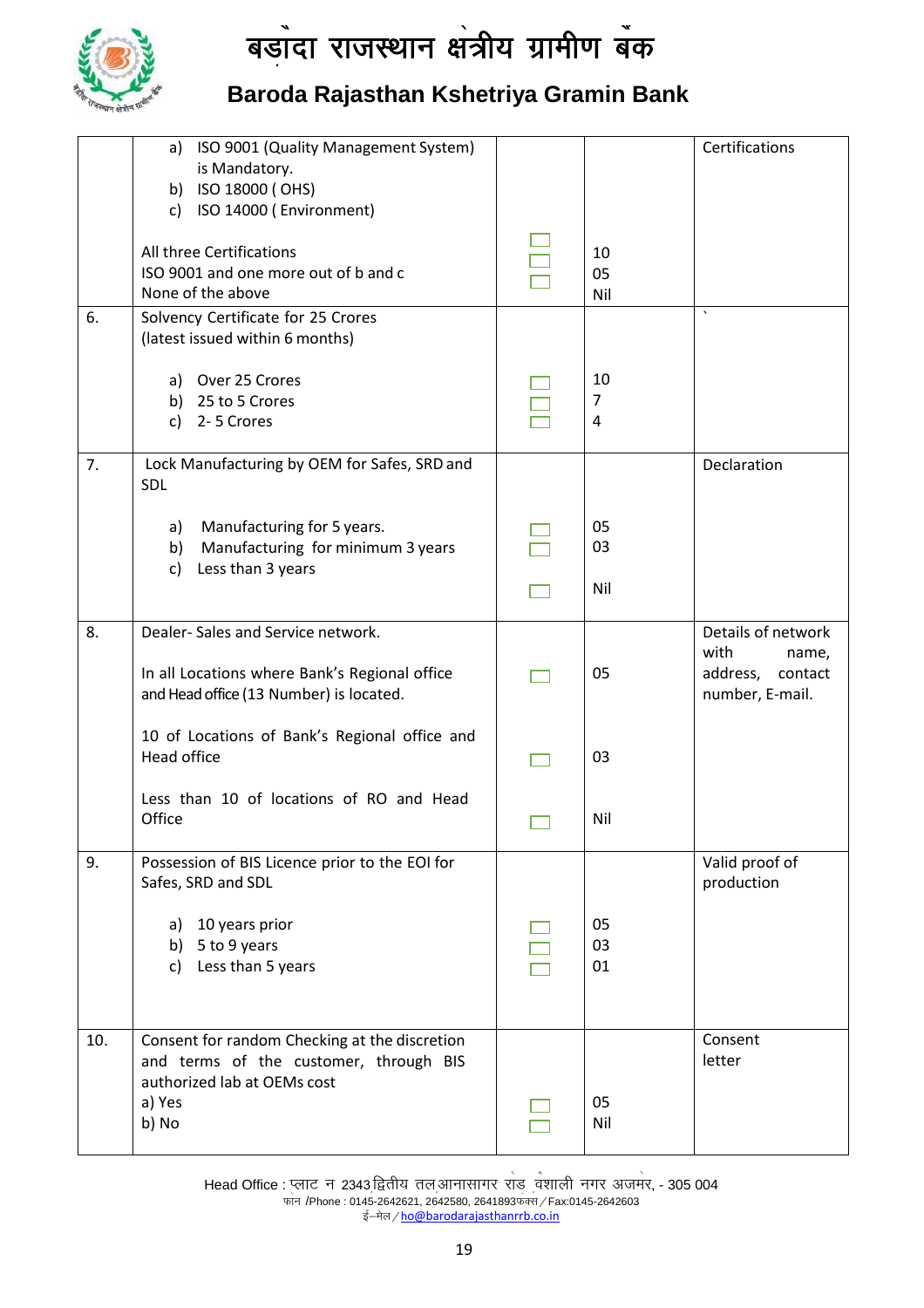

# **Baroda Rajasthan Kshetriya Gramin Bank**

| 11. | Empanelment                                                                |             | Documentary proof                  |
|-----|----------------------------------------------------------------------------|-------------|------------------------------------|
|     |                                                                            |             | of empanelment                     |
|     | a) Empanelled with any 5 PSBs or more                                      | 05          |                                    |
|     | b) Empanelled with minimum 3 PSBs                                          |             |                                    |
|     |                                                                            | 03          |                                    |
|     |                                                                            |             |                                    |
| 12. | Consistency in Manufacturing Process.                                      |             | Product                            |
|     | a) Processes Automation.                                                   |             | Manufacturing flow                 |
|     | <b>Anti-Corrosion Process</b><br>$\bullet$                                 | 05          | chart                              |
|     | <b>Welding process</b><br>$\bullet$                                        | 03          |                                    |
|     | Minor processes or no<br>$\bullet$                                         | 01          |                                    |
|     | Automation.                                                                |             |                                    |
|     | b) Quality Assurance                                                       |             |                                    |
|     | Incoming Inspection                                                        |             |                                    |
|     | In Process Inspection<br>$\bullet$<br>Pre Dispatch Inspection<br>$\bullet$ |             |                                    |
|     | All 3 stages of Q.A. Inspection                                            | 05          |                                    |
|     | Any 2 stages of Q.A. Inspection                                            | 03          |                                    |
|     | No Inspection                                                              | 00          |                                    |
|     |                                                                            |             |                                    |
|     |                                                                            |             |                                    |
|     |                                                                            |             |                                    |
| 13. | Manufacturing Capacity.                                                    |             | CA certificates for                |
|     |                                                                            |             | last 3 FY indicating               |
|     | <b>SSDL Annually.</b>                                                      | 05          | of<br>units<br>nos<br>manufactured |
|     | a) 100 and above                                                           | 03          |                                    |
|     | b) 50 to 100                                                               | 01          |                                    |
|     | Less than 50<br>c)                                                         |             |                                    |
|     |                                                                            |             |                                    |
|     | Strong Room Doors (all types) Annually                                     |             |                                    |
|     | a) 100 and above                                                           | 05          |                                    |
|     | 50 to 100<br>b)                                                            | 03          |                                    |
|     | Less than 50<br>c)                                                         | 01          |                                    |
|     | SDLC (All Types) Annually                                                  |             |                                    |
|     | a) 100 and above                                                           | 05          |                                    |
|     | b) 50 to 100                                                               | 03          |                                    |
|     | Less than 50<br>c)                                                         | 01          |                                    |
|     | Bidder is:                                                                 |             | Proof of OEM                       |
| 14. | a) OEM                                                                     | 05          |                                    |
|     | b) Not an OEM                                                              | Disqualify. |                                    |
|     |                                                                            |             |                                    |
|     |                                                                            |             |                                    |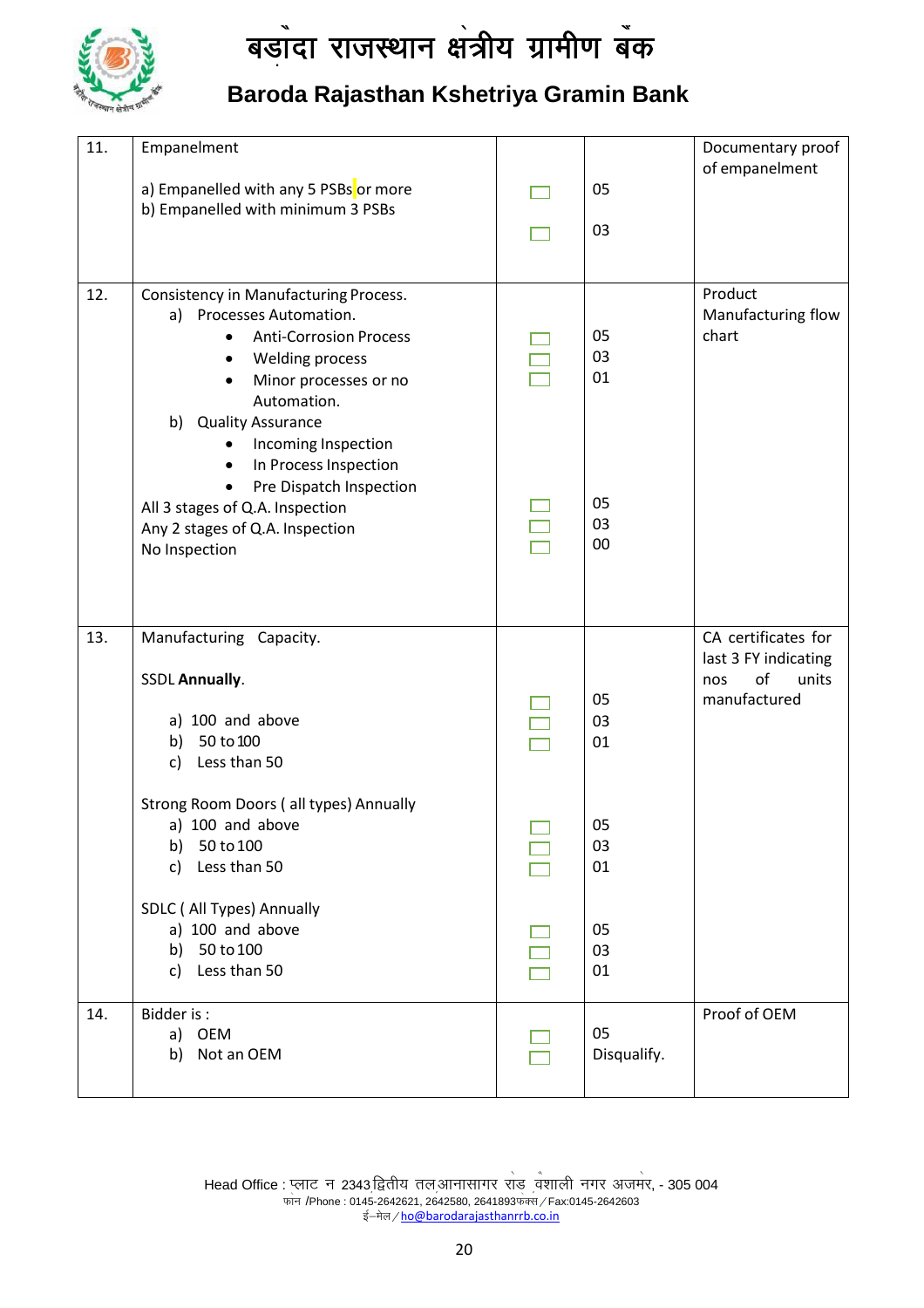

# **Baroda Rajasthan Kshetriya Gramin Bank**

| 15. | Any Single Project work order                       |    | Work order copy                |
|-----|-----------------------------------------------------|----|--------------------------------|
|     | 50 lakhs and above<br>a)                            | 05 |                                |
|     | b) 10 to 50 lakhs                                   | 03 |                                |
|     |                                                     | 02 |                                |
|     | c) Less than 10 lakhs                               |    |                                |
| 16. | Weight age for association with Baroda Rajasthan    |    | Certificate<br>of              |
|     | Kshetriya Gramin Bank.                              |    | satisfaction from              |
|     | a) Association consecutive for 5 years and<br>above | 05 | Head Office to<br>be provided. |
|     | b) Association consecutive for 3 years              | 03 |                                |
|     | c) Association for one/two years                    |    |                                |
|     |                                                     | 01 |                                |
|     |                                                     |    |                                |
|     |                                                     |    |                                |
| 17. | Blacklisted or placed in caution list               |    | Declaration                    |
|     |                                                     | 05 | To be given                    |
|     | Never before.<br>a)                                 | 03 |                                |
|     | Not during the last 5 years<br>b)                   |    |                                |
|     | Yes during the last 5 years but withdrawn<br>C)     | 01 |                                |
|     | later                                               |    |                                |
|     |                                                     |    | Valid registration             |
| 18. | Certifications from International Research & test   |    | Certificates                   |
|     | certification Bodies (Global)                       |    |                                |
|     |                                                     |    |                                |
|     |                                                     |    |                                |
|     | VDS - Germany.                                      | 01 |                                |
|     | $UL - USA.$                                         | 01 |                                |
|     | ECBS - Europe.<br>$\bullet$                         | 01 |                                |
|     | CNPP - France                                       | 01 |                                |
|     | SP-Sweden.                                          | 01 |                                |
|     |                                                     |    |                                |

Note: The Technical bid of the bidder shall be evaluated based on above details. The bidder should Tick the column correctly. Each column contain some marks. **The bidder who obtain minimum 60% marks will only qualify for Empanelment for Supply and Installation of Security equipment.**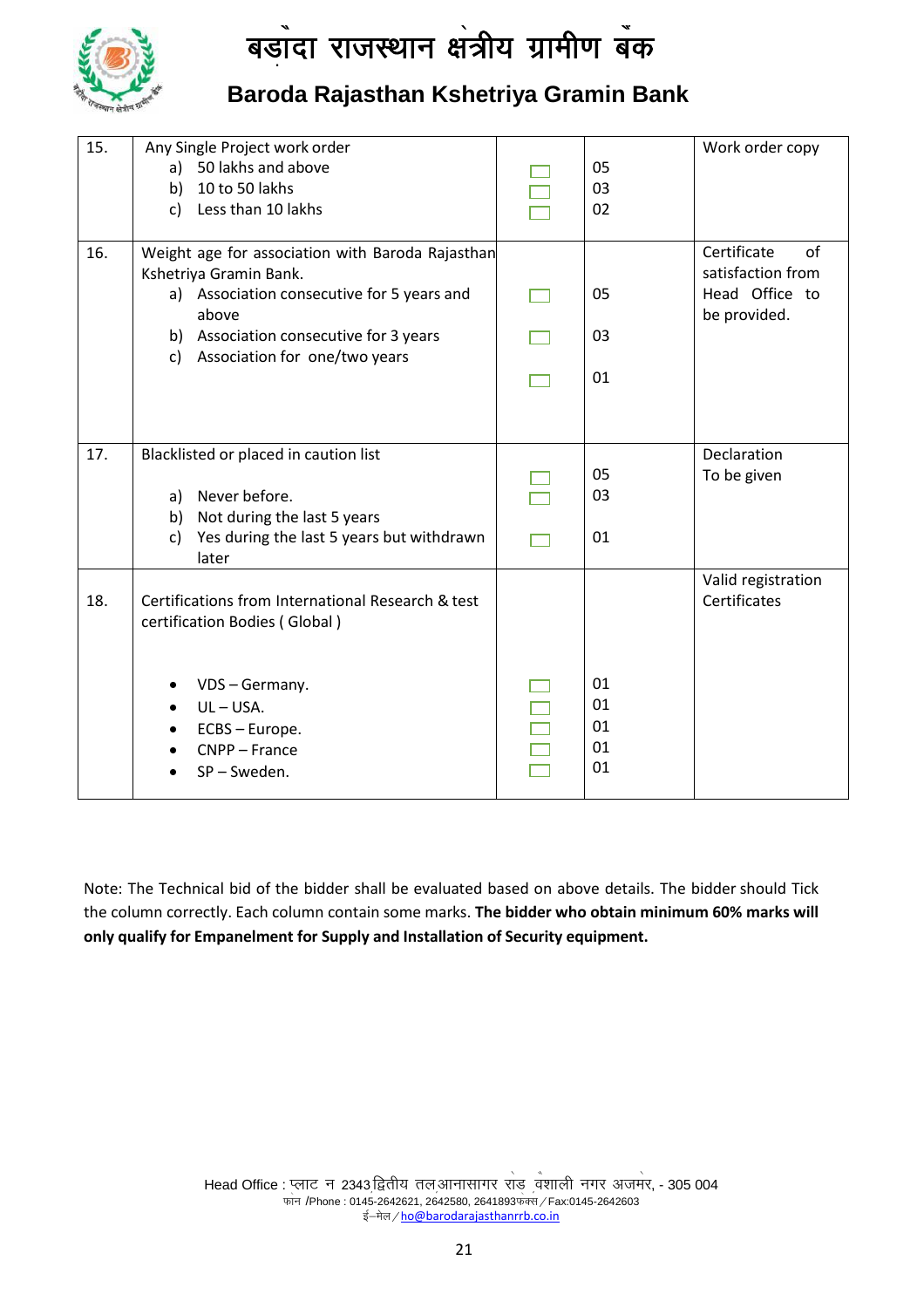

# **Baroda Rajasthan Kshetriya Gramin Bank**

# (Sponsored by Bank of Baroda) **ANNEXURE- IV**

#### **Details of Infrastructure in Office/Factory/Workshop in VariousStates/Regions**

#### **(To be typed on applicant's printed letter head)**

| Sr.No. | <b>Items</b>                                                                | <b>Details</b> |
|--------|-----------------------------------------------------------------------------|----------------|
| 1      | Office Premises, Area, etc where<br>manufacturing facilities exist.         |                |
| 2      | Capacity of Production of security<br>equipment                             |                |
| 3      | number<br>of<br>Name<br>and<br>manufacturing machine (Major &<br>Important) |                |
| 4      | Number of Engineers                                                         |                |
| 5      | Software Machinery used for<br>manufacturing.                               |                |
| 6      | In house testing facilities &<br>accreditation                              |                |
| 7      | Any other information                                                       |                |

*(Please enclose this information in the as a part of main document. Bid of Manufacturers / Suppliers who are not furnishing above information will be summarilyrejected).*

**I/We confirm that to the best of our knowledge this information is authentic and accept that any deliberate concealment will amount to disqualification by the Bank at any stage.**

**Stamp and Signature of the Bidder**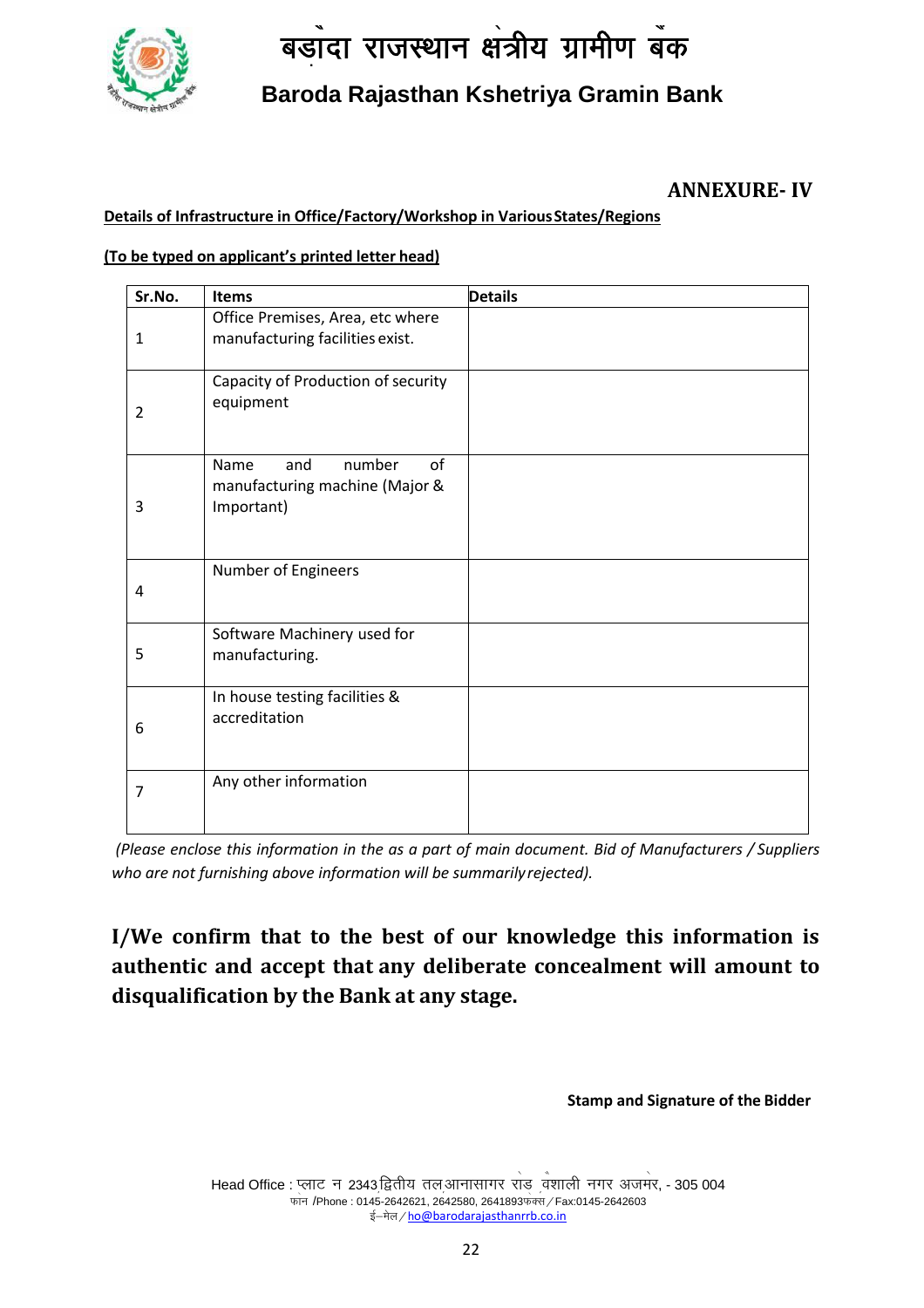

# **Baroda Rajasthan Kshetriya Gramin Bank**

**ANNEXURE V**

#### **LIST OF SECURITY EQUIPMENTS**

- 1) SSDL 56 LOCKERS
- 2) SSDL 29 LOCKERS
- 3) Safe Deposit Locker Cabinet 75 LOCKERS
- 4) Safe with Safe Deposit Lockers90 LOCKERS
- 5) Strong Room Door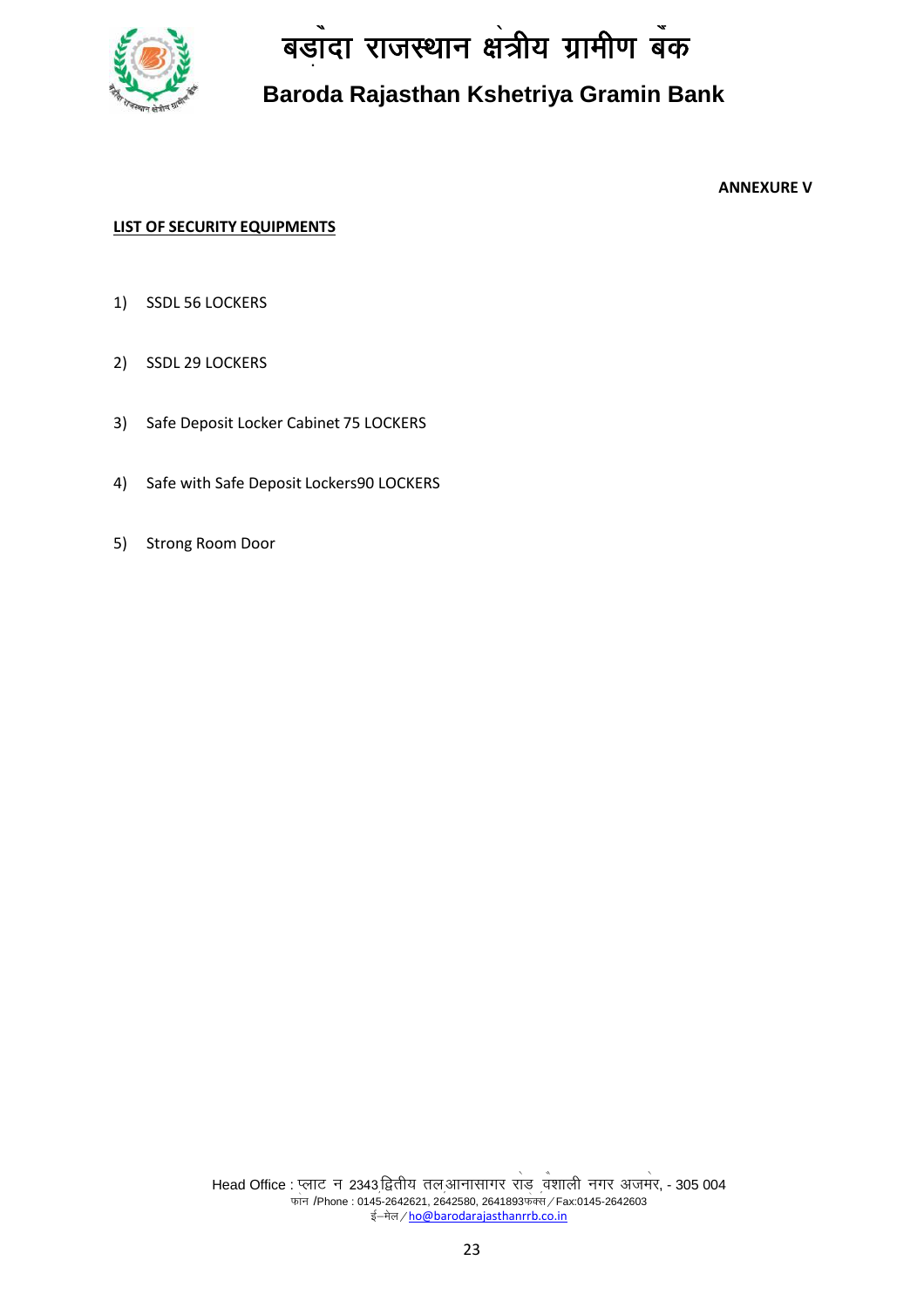

# **Baroda Rajasthan Kshetriya Gramin Bank**

#### **ANNEXURE VI**

# vk<sup>W</sup>Q cM<sup>+</sup> k nk }kjk izk;k<sup>s</sup> ftr<sup>1</sup> /2 (Sponsored by Bank of Baroda) **SPECIFICATION FOR STRONG ROOM DOORS (BB/B/A/AA)**

#### **Safe Specification (Basic Requirement) :**

- The Door must confirm to IS 11188 : 2014
- UTS of the steel used in safe to be minimum 270MPa
- All locks shall be of dual control type having minimum 8 levers.
- Keys for the lock shall be of stainless steel or any other nonferrousmaterial.
- Each Key lock shall be fitted with Automatic relocking device.
- Coating thickness to be minimum 50 Microns for powder coating and minimum 70 Microns for liquid paints.
- Thickness of door slab over the rebate shall be minimum 29 mm /65mm/90mm/150mm for class B, A, AA & AAA respectively.
- Thickness of door over the lock to be minimum 50 mm/ 75mm/100 mm/160 mm for class B, A, AA & AAA respectively.
- Diameter of each shooting bolt to be minimum 38 mm/ 50 mm/ 50 mm/65 mm for class B, A, AA & AAA respectively.
- Depth of engagement of bolts to be minimum 15 mm for B, A & AA & 20 mm forAAA**.**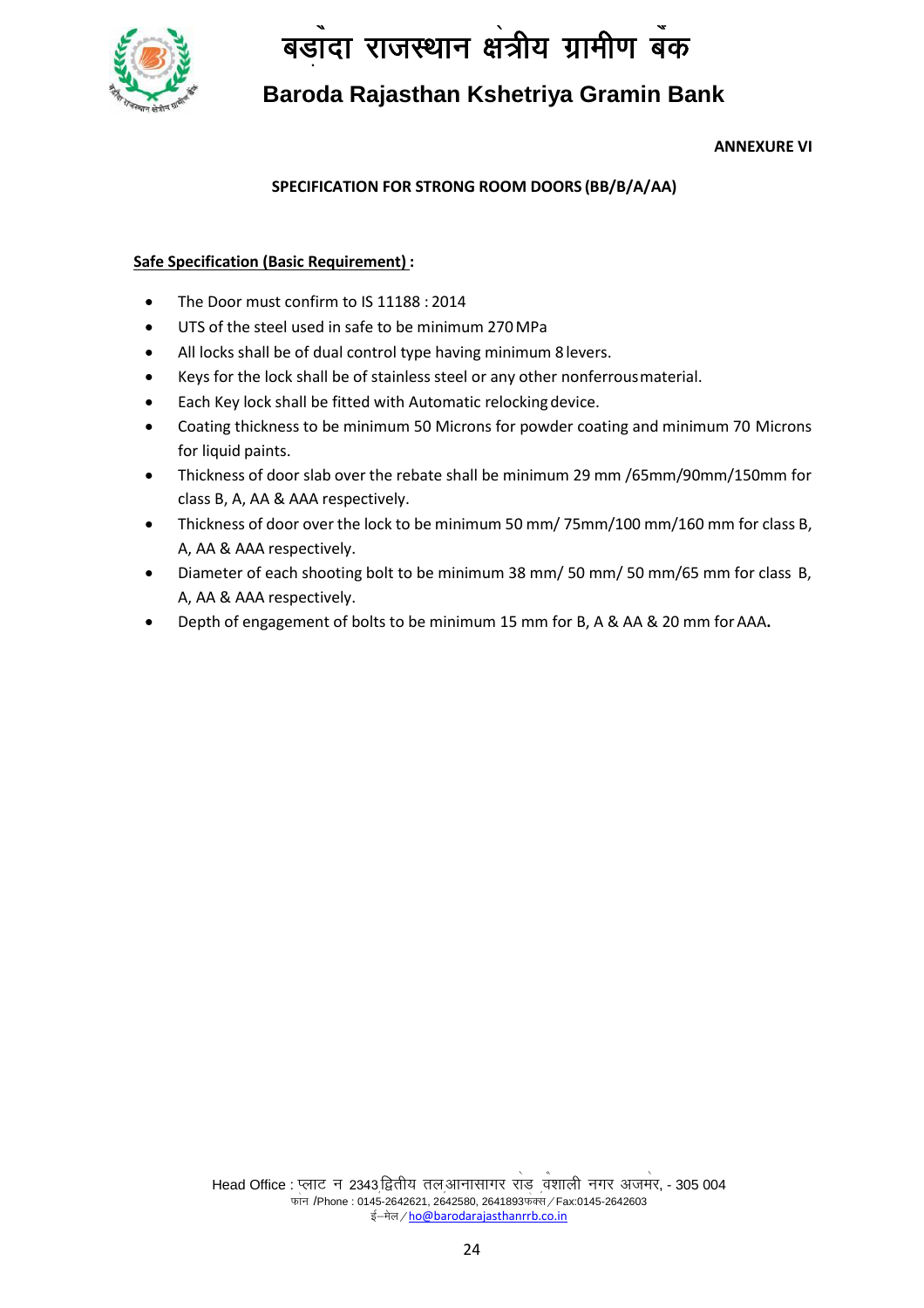

# **Baroda Rajasthan Kshetriya Gramin Bank**

#### **ANNEXURE VII**

#### **SPECIFICATION FOR SAFE DEPOSIT LOCKER CABINET (SDLC)**

- The Locker should confirm to IS 5244: 2014 under all parameters as mentioned by BIS.
- Product to have ISI / BIS marked label. Any product not having ISI / BIS marked labelshall not be accepted. The terminology like "as per ISI or BIS "will not be accepted.
- UTS of the steel used in SDL to be minimum 270 MPa.
- The thickness of the doors of lockers shall be minimum 10 mm.
- Lock shall be of Dual control type.
- Keys for the lock shall be of stainless steel or any other non-ferrous material.
- Coating thickness to be minimum 50 Microns for powder coating and minimum 70Microns for liquid paints.

# **Additional Features**

- 1. The primary lock (lessee's lock) shall be 7 lever technology OR of the locker having Multi row pin cylinder technology ( optional )
- 2. The Custodian lock shall be 7 lever technology
- 3. Locker having light which work on motion based technology during operations

# **Additional Features Provided by Tenderer (Same details should be provided in Price Bid)**

#### **(To be typed on applicant's printed letter head)**

| <b>Type</b>             | Specification                  | <b>Additional Features (Type or</b> |
|-------------------------|--------------------------------|-------------------------------------|
|                         |                                | handwrite in capital letters)       |
| Type 1 - Containing 75  | Minimum requirement as         | 1.                                  |
| lockers                 | per IS 5244 :2014 SAFE         | 2.                                  |
| Type 1A - Containing 90 | <b>DEPOSITE LOCKER CABINET</b> | 3.                                  |
| lockers                 |                                | 4.                                  |
|                         |                                |                                     |
|                         |                                |                                     |
|                         |                                |                                     |
|                         |                                |                                     |
|                         |                                |                                     |
|                         |                                |                                     |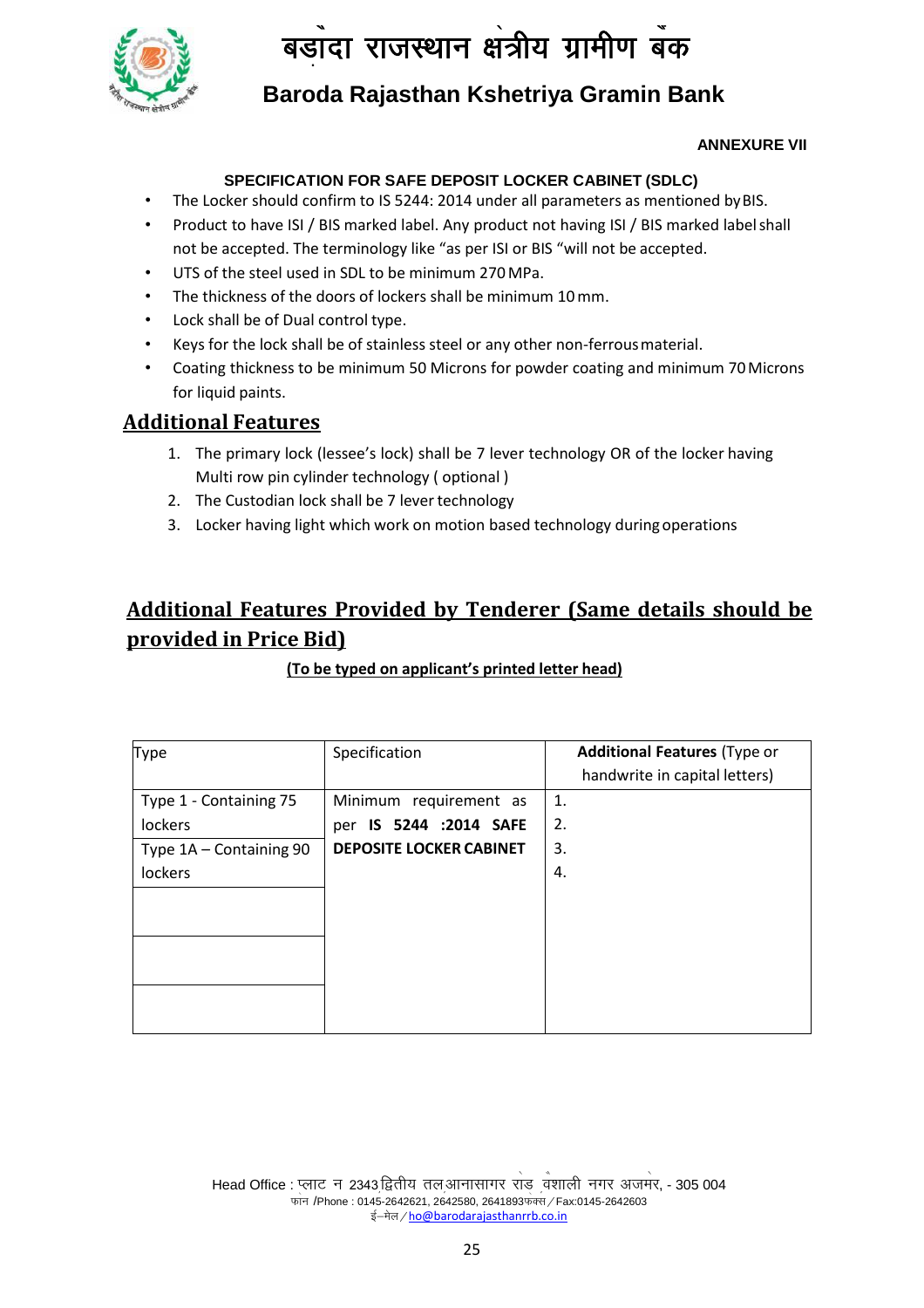

**Baroda Rajasthan Kshetriya Gramin Bank**

#### **ANNEXURE VIII**

#### **SPECIFICATION FOR SAFE WITH SAFE DEPOSITE LOCKERS**

- UTS of the steel used in safe to be minimum 270MPa
- Engagement of lock bolt with locking bars to be minimum 5mm.
- All locks to have minimum 8 levers made of brass.
- Keys for the lock shall be of stainless steel or any other non ferrous material.
- Each Key lock shall be fitted with Automatic relockingdevice.
- Coating thickness to be minimum 50 Microns for powder coating and minimum 70 Microns for liquid paints.
- Total thickness of steel plate across the safe wall shall be minimum 7 mm subject to a minimum nominal thickness of 2 mm.
- Thickness of door slab over the rebate shall be minimum 14 mm for sizes upto 850 & minimum 18 mm for sizes above 850
- Thickness of door over the bolt work to be minimum 25mm.
- Size of each shooting bolt (Area of Bolt Section ) to be minimum 800 sqmm.
- Depth of engagement of bolts to be minimum 15 mm.

## **Additional Features**:

- 1. The safe should have electronic system capable of integration with Alarm ControlPanel.
	- a. Electronic Lock
	- b. Duress alarm Under Duress opening, the safe should open with a time delay.
	- c. Capability to wirelessly communicate (May be through intermediate Panel) with existing Alarm System of the branch.
	- d. The safe shall have sensors to detect forced attempts to open the safe and should communicate with the control panel to raise Alarm or alerts through ATD.
	- e. Capability to communicate to at least 8 Pre-designated telephone no. throughATD.
- 2. The primary lock (lessee's lock ) shall be 7 lever technology or locker shall be of Multirow pin cylinder technology
- 3. The Custodian lock will be 7 lever technology
- 4. Each locker should have light which work on motion based technology duringoperations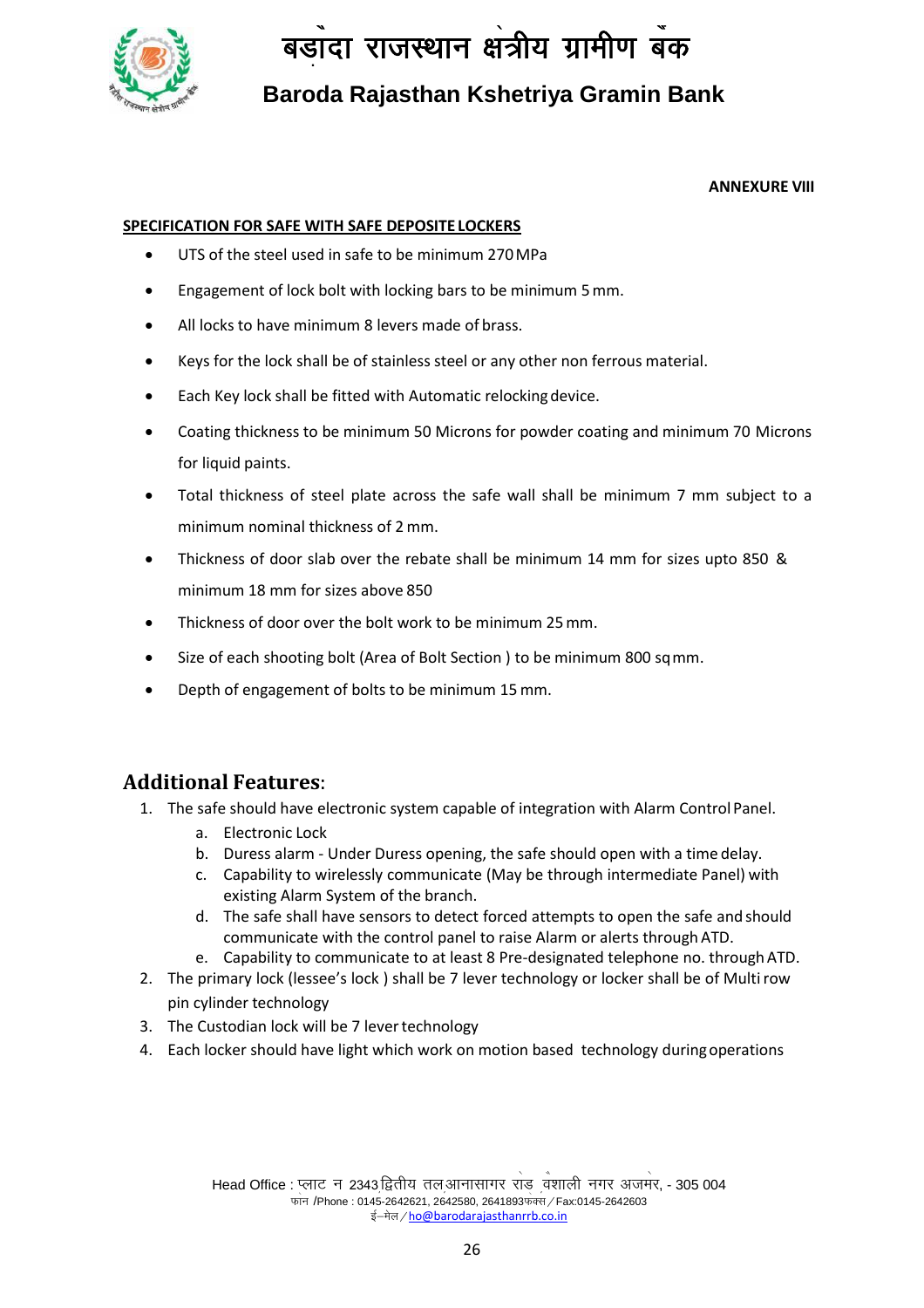

# **Baroda Rajasthan Kshetriya Gramin Bank**

# **Additional Features Provided by Tenderer (Same details should be provided in PriceBid)**

### **(To be typed on applicant's printed letter head)**

| <b>Type</b>   | Specification              | <b>Additional Features (Type or</b> |  |
|---------------|----------------------------|-------------------------------------|--|
|               |                            | handwrite in capital letters)       |  |
| Class BB Safe | Minimum requirement as per |                                     |  |
|               | IS 14512                   | 2.                                  |  |
|               |                            | 3.                                  |  |
|               |                            | 4.                                  |  |
|               |                            | .5                                  |  |